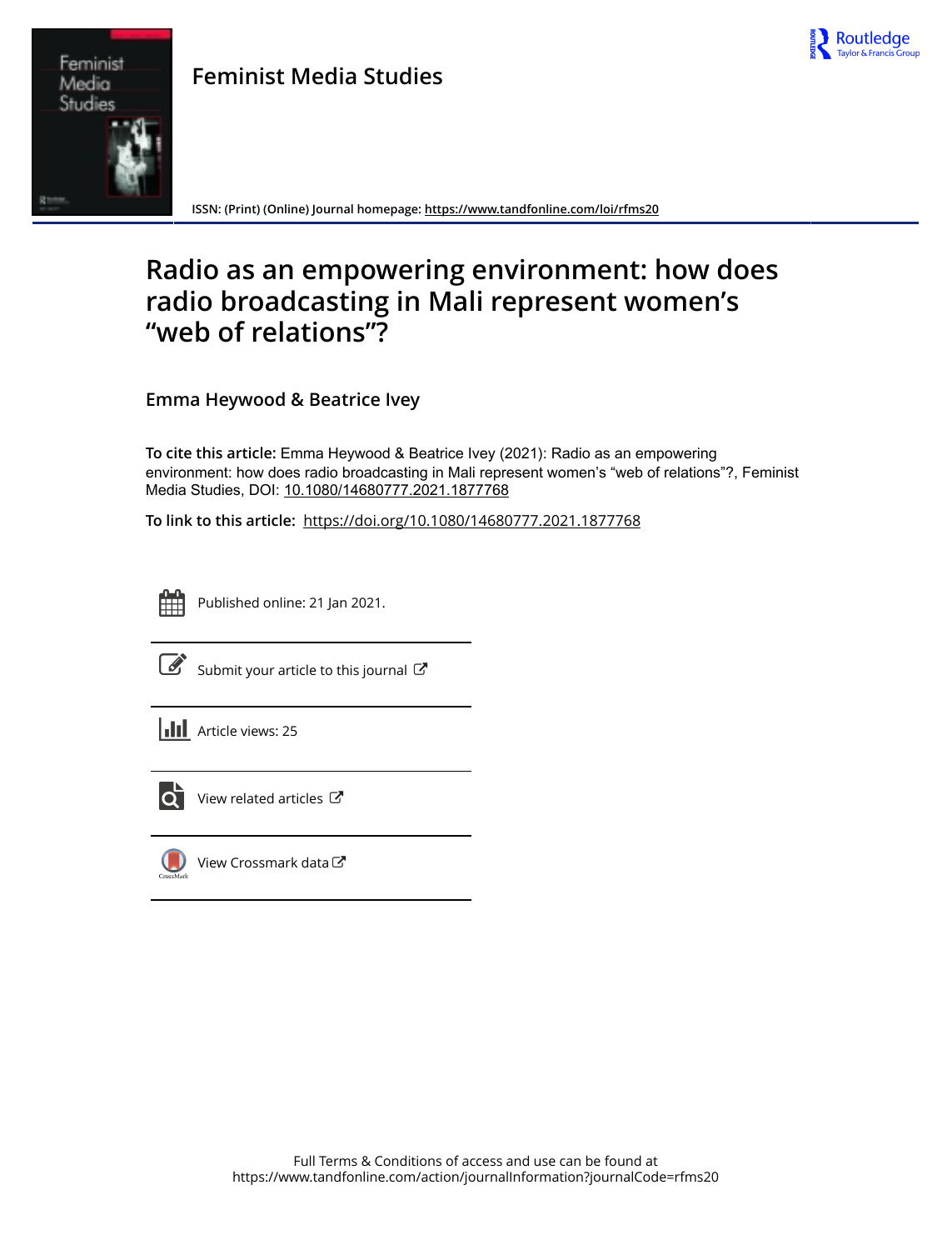

Check for updates

## **Radio as an empowering environment: how does radio broadcasting in Mali represent women's "web of relations"?**

Emma Heywood and Beatrice Ivey

Department of Journalism Studies, The University of Sheffield, UK

#### **ABSTRACT**

Does radio programming by Studio Tamani in Mali create an empowering environment for women's voices? Contributing to existing theoretical discussions on radio and women's empowerment, this article examines the need to discuss women's empowerment not from the perspective of women as individuals, but from the perspective of "webs of relations", thus allowing intersubjectivity and evolving relationships with others to be considered. "Webs of relations" refers to the broader societal, institutional, and structural inequalities and injustices that women face in their everyday lives and which shape women's agency and decision-making power. To achieve this aim, the article draws on two rounds of focus group discussions (FGDs) conducted in 2019–2020 and content analyses of a series of women-related radio programmes broadcast in Mali by Studio Tamani, the radio studio created by the Swiss-based media organisation Fondation Hirondelle. It suggests that the plurivocality of Malian women, as a diverse and heterogenous group, must be reflected in radio debates on women's issues in order to reflect the "web of relations" that delimit women's empowerment.

#### **ARTICLE HISTORY**

Received 28 July 2020 Revised 1 December 2020 Accepted 12 January 2021

#### **KEYWORDS**

Mali; radio; women's empowerment; relationality; development

## **Introduction**

<span id="page-1-2"></span><span id="page-1-1"></span>This article analyses the extent to which radio can provide an empowering environment for women in Mali. Living in a country which ranks 184 of 189 on the Gender Inequality Index (UNDR [2019\)](#page-16-0), radio is an essential source of information for women faced with structural inequalities. Mali is amongst the top 5 in terms of child marriage (UNICEF [2018](#page-16-1)) with a 61% child marriage rate. Sixty-six per cent of women have no education (men— 53%) and 28% of women are literate (men—47%) (Demographic and Health Surveys [2018\)](#page-15-0). Gender inequality in primary education is reducing as campaigns are encouraging enrolment amongst girls but this has not extended to secondary education. Violence against women is rife and Mali has the highest female genital mutilation rate worldwide affecting 89% of women aged 15–49 (Demographic and Health Surveys [2018](#page-15-0)). Women do not have the same legal status as men in the traditional and customary courts. Despite attempts to amend it, the Family Code supports polygamy, widespread male dominance, domestic violence, and resistance to women's work outside the home. Although

<span id="page-1-0"></span>**CONTACT** Emma Heywood  $\Omega$  e.heywood@sheffield.ac.uk **Department of Journalism Studies, The University of** Sheffield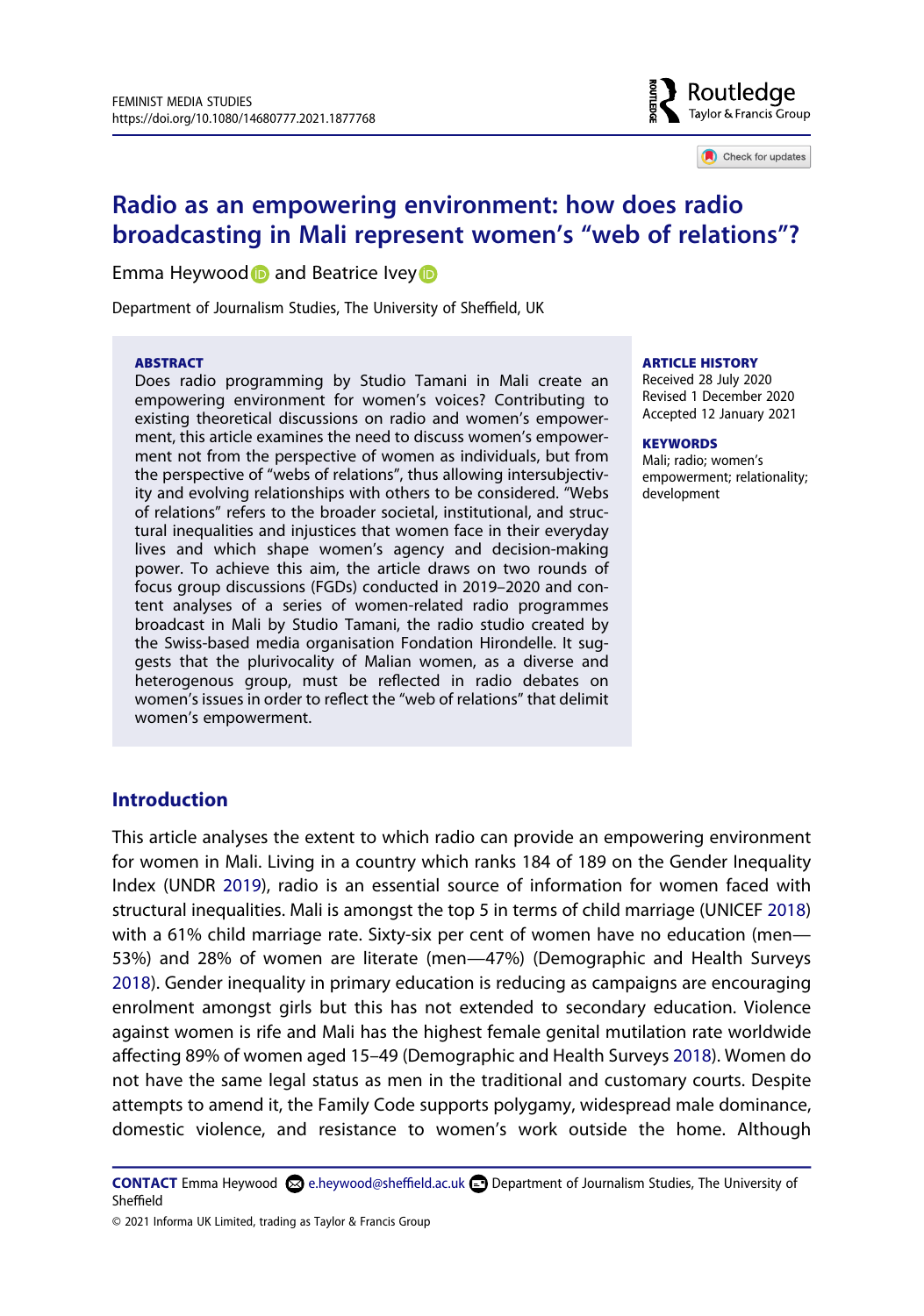#### 2  $\left(\frac{1}{2}\right)$  E. HEYWOOD AND B. IVEY

important stakeholders in all the aspects of daily life, women, in many cases, are disempowered, and require more information about their rights, and a greater voice in society.

Radio is particularly suited to reaching women and other marginalised and isolated communities in conflict/post-conflict settings. Contributing to existing theoretical discussions on radio and women's empowerment, this article examines radio's relation to women's empowerment in Mali from the perspective of women's "webs of relations" (Hania Sholkamy [2010](#page-16-2); Naila Kabeer [1999](#page-16-3)). "Webs of relations" refers to the broader societal, institutional, and structural inequalities and injustices that women face in their everyday lives and which shape women's agency and decision-making power. Focusing on "web of relations", we examine how radio can create an empowering environment by representing women's intersubjectivity and evolving relationships with others, rather than as individuals.

The article draws on two rounds of focus group discussions (FGDs) conducted in 2019–2020 and content analyses of a series of women-related radio programmes broadcast in Mali by Studio Tamani, a radio studio created and run by the Swiss-based media organisation Fondation Hirondelle. It investigates the extent to which Studio Tamani portrays women in relation to other individuals and to other groups or roles. It determines the cultural and structure values or webs which determine the status of women in the broadcasts and also assesses how these constraints are represented and perceived by Studio Tamani's listeners.

### **Radio and women's multiple identities**

<span id="page-2-6"></span>Building on previous research which determined radio to be a "knowledge resource" capable of promoting female empowerment (Emma Heywood [2020\)](#page-16-4), this article examines the extent to which radio can create an empowering environment. An empowering environment, for women, reflects their multiple identities and relationships and enables them to speak, exist, decide, work, own, and be safe (Sholkamy [2010](#page-16-2), 257). The concept of "webs of relations" has been used to discuss women's empowerment referring to the broader societal, institutional, and, therefore, structural inequalities and injustices that women face in their everyday lives (Kabeer [1999;](#page-16-3) Sholkamy [2010\)](#page-16-2). Such "webs" suggest that the question of women's liberation and empowerment cannot be understood in terms of individual enrichment, but in terms of their intersubjectivity and relationship to others. Indeed, as Andrea Cornwall states [\(2005,](#page-15-1) 5), it is more useful to explore women's "multiple social identities and identifications" because examining women as individuals fails to take into account the influence of social structures and relationships on women's lives (Anne Huis, Anne Huis, et al. [2020](#page-16-5)).

<span id="page-2-5"></span><span id="page-2-4"></span><span id="page-2-3"></span><span id="page-2-2"></span><span id="page-2-1"></span><span id="page-2-0"></span>In previous sections of this project, when assessing radio's impact in Niger (Heywood [2020\)](#page-16-4), empowerment—a broadly defined term (Andrea Cornwall and Deborah Eade [2010](#page-15-2); Kabeer [1999\)](#page-16-3)—was considered on two levels with women gaining individual agency to make first- and second-order choices (Emma Heywood and Maria Tomlinson [2019\)](#page-16-6). The former was on macro level, for example, whether to engage in politics and the second focused on "everyday decisions which do not affect the overall outcome of women's life" (Kabeer [1999](#page-16-3), 437). But this project illustrated how radio could shape the understanding, behaviour and attitudes of audiences with regard to women's empowerment from the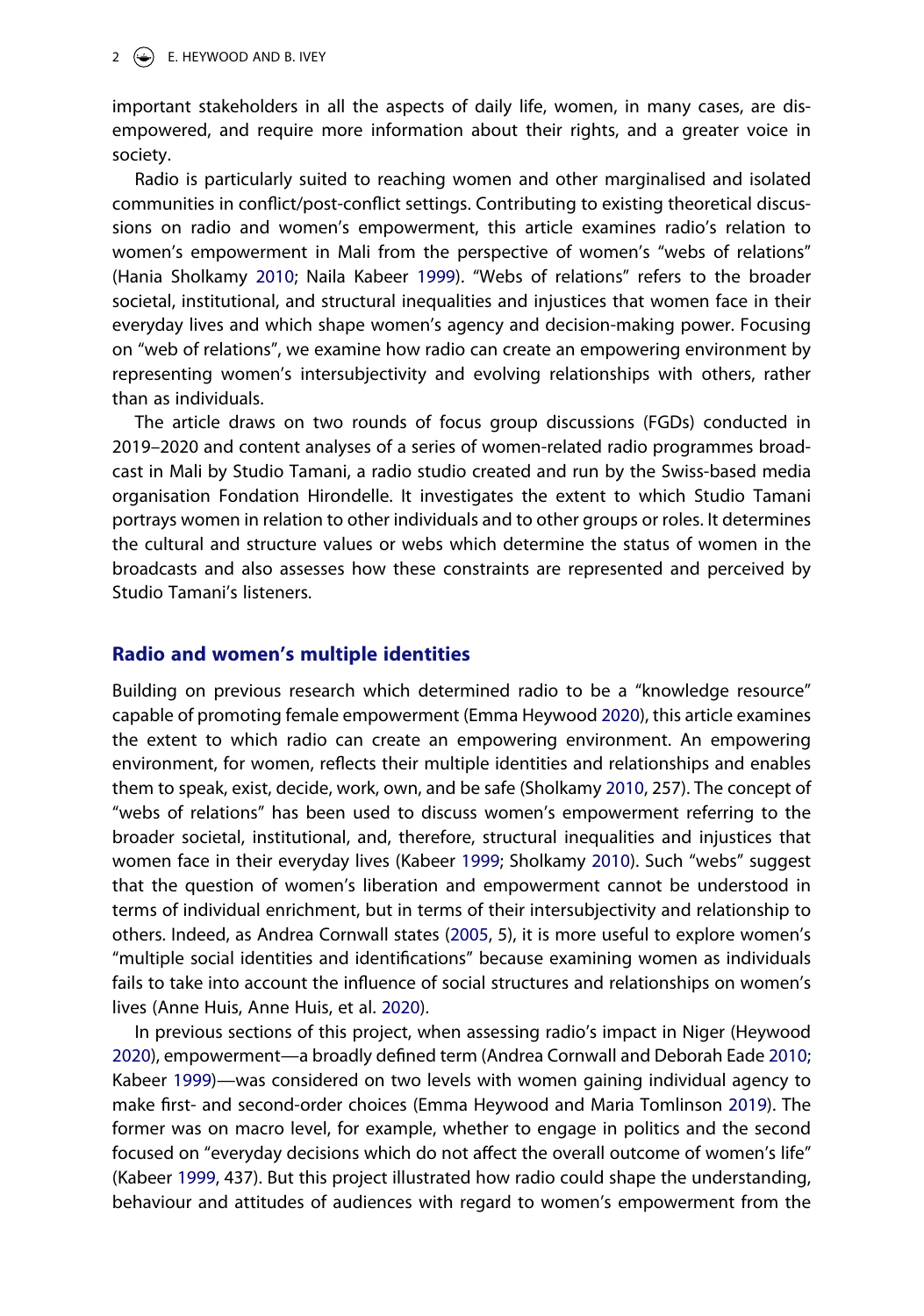<span id="page-3-6"></span><span id="page-3-3"></span>viewpoint of individual women's trajectories and the manner in which they could increase their agency leading to self-improvement; the multiplicity of relationships that constrain women and reinforce cultural values must now be considered. Women cannot be empowered just as individuals and, rather than discussing woman as a unitary construct and focusing on male-female relationships (a widespread critique of development studies discourse), "relationality" pursues ideas that women are constantly evolving and affected by the relationships they form (Dina Ligaga [2020,](#page-16-7) 68). Using a "relational" approach when discussing women's representation on radio can challenge development approaches where empowerment discourse is informed as an individualised process of independence (Carole Biewener and Bacqué Marie-Helene [2015\)](#page-15-3). The concept of "relations" and "relationality" has long been embedded in West African feminism and African philosophy more generally. According to Azille Coetzee [\(2018\)](#page-15-4), relationality is at the core of African philosophy and the work of feminist thinkers (see Oyèronké Oyĕwùmí [1997,](#page-16-8) [2016](#page-16-9)). Coetzee theorises the intersubjectivity of "the African communal subject" where "the self is open-ended and vulnerable, rather than clearly delineated, closed off, fixed and autonomous" and therefore "continuously forged in dialogue with others" [\(2018,](#page-15-4) 5). From a methodological perspective, this challenges the domination of Western epistemologies and, from a gender perspective, highlights that women's liberation in Africa is also "bound up in the wider struggle by African people to free themselves from poverty and ideological domination in both intra- and international spheres" (Achola Pala [2005,](#page-16-10) 209).

<span id="page-3-8"></span><span id="page-3-7"></span><span id="page-3-4"></span><span id="page-3-2"></span>The concept of "relational webs" extends empowerment to the collective; it is only through "power *with*", or collective action, that transformational change can be triggered (Gita Sen [1997](#page-16-11); Naila Kabeer [1994](#page-16-12); Srilatha Batliwala [1993\)](#page-15-5). Focusing on collectivity and intersubjectivity also highlights the structural inequalities in societal structures—some people are made more vulnerable, and intersubjective, than others. Intersectional approaches to gender are fundamental to understand this vulnerability. However, whilst intersectionality can promote "understandings of how gender is also constituted by class, race, ethnicity and informed by normative notions of sexuality, it cannot fully account for the diversity of women's experiences" (Tanja Bastia, Tim Jacoby and Uma Kothari [2014](#page-15-6)) instead producing what Ifa Amadiume ([2000](#page-15-7), 1) termed a "laundry-list approach to women's issues". By employing a lens of "relationality" to understand the portrayal and reception of radio broadcasting about women's empowerment, we can clarify the extent to which Studio Tamani's women-related broadcasting reflects complexities of women's experiences and struggles for equality in Mali and can contribute to creating "an empowering environment" for women's voices.

<span id="page-3-5"></span><span id="page-3-1"></span><span id="page-3-0"></span>An environment must therefore be created where women's rights to speak, to exist, to decide, to work, to own, to be safe can be confirmed but also enabled (Sholkamy [2010](#page-16-2), 257). Enabling women to generate an income will not trigger gender equality. Women's empowerment cannot be reduced to a simplistic cause-and-effect process, or an end in itself, whereby resources are allocated and women as a homogenous group become empowered in a measurable way, because empowerment cannot be bestowed on others. Hence the need for the empowering environment; rather than just giving access to resources, women need to be given control over them and also be included in the decision-making about them (Eileen Kuttab [2014](#page-16-13)). Yet this environment is itself beset with power inequalities and obstacles which cannot be overcome simultaneously, and may come from the least expected quarters, for example, from female in-laws and other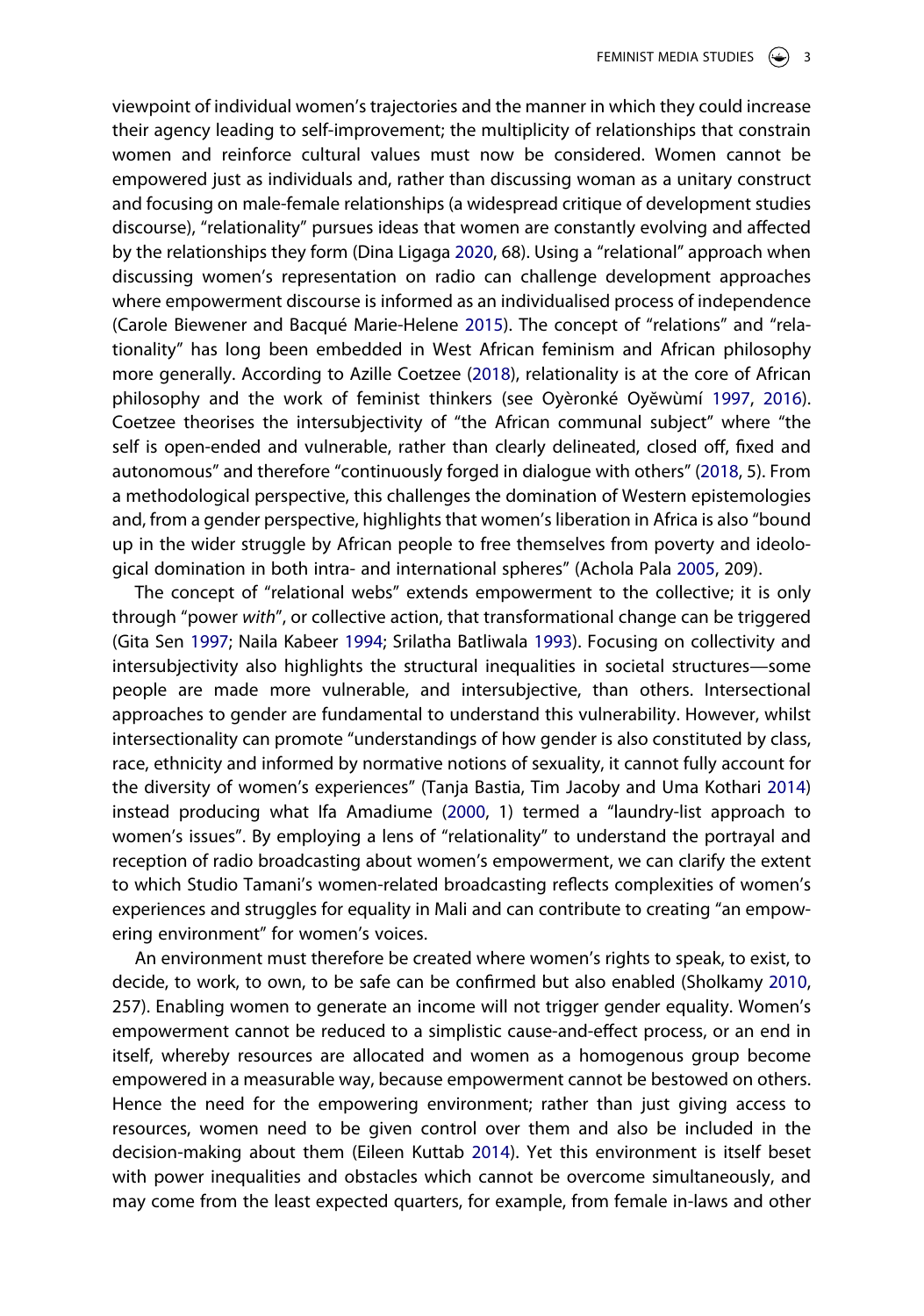#### $4 \quad \circledast$  E. HEYWOOD AND B. IVEY

<span id="page-4-0"></span>women. Indeed, women's relationships with other women may in themselves be exploitative and hierarchical (Cornwall [2005](#page-15-1), 4) highlighting that men are not the sole keepers of dominance. As Catherine Obianuju Acholonu states [\(1995,](#page-15-8) 28)

Those who present the notion that the African woman is suppressed and oppressed or is placed in an inferior position to men, have failed to realise that in many cases women are part and parcel of, if not the power behind, the scattered instances of male dominance.

Collective action against these inequalities is therefore needed whilst still recognising contexts and the need to negotiate. In other words, women have to use the tools they need, which are suitable for their context, and acknowledge their own difficulties; there is no one-size-fits-all.

However, empowerment and the associated choices can trigger disempowering situations. According to Kabeer [\(1999\)](#page-16-3), status may be antithetical to empowerment as women face a trade-off between independent choices leading to greater autonomy and the consequences of those choices within society. In this study, for example, divorce, for many women, was considered an empowering choice, liberating wives from possible domestic violence and subjugation but it was acknowledged that it would simultaneously put women in a position where their change in status within the family and community would be negatively perceived and even unaccepted. Similarly, status attributed to older women in families, as we discuss later regarding mothers- and sisters-in-law, can prove disempowering to younger women. It is therefore important to consider the very real extent to which social norms and women's relations with family and communities can condition empowerment.

<span id="page-4-7"></span>It is here that radio can play an important part as an "enabling factor" (Jo Rowlands [1997\)](#page-16-14). It can help women navigate the many obstacles discussed above by broadcasting information about women's rights, raising awareness with examples and role models which are free from negative stereotypes or stereotypical representations of women being "poor, powerless and pregnant" (Everjoice Win [2007\)](#page-17-0). But more importantly, such information should impact not only on women by triggering their critical consciousness but on all of society thus shaping and influencing power relations between actors.

<span id="page-4-10"></span><span id="page-4-9"></span><span id="page-4-8"></span><span id="page-4-6"></span><span id="page-4-5"></span><span id="page-4-4"></span><span id="page-4-3"></span><span id="page-4-2"></span><span id="page-4-1"></span>Radio's socio-cultural and technological characteristics lend themselves to women's empowerment. They are cheap, portable (David Hendry [2000](#page-15-9)) and hardwearing and programmes are widely accessed by mobile phone enabling important awarenessraising broadcasts to reach listeners via various platforms (Bartholomew Sullivan [2011](#page-16-15); Goretti Linda Nassanga, Linzo Manyozo and Claudia Lopes [2013](#page-16-16); Heather Gilberds and Mary Myers [2012](#page-15-10); Wallace Chuma [2013\)](#page-15-11). Radio's extensive reach (Edward Pease and EveretteDennis [1994\)](#page-16-17) enables urban and remote communities to be informed, enabling those with low literacy levels to be reached, because of its orality. On a socio-cultural level, radio is considered a secondary medium (Carole Fleming [2002](#page-15-12); Jody Berland [1990](#page-15-13); Hugh Chignell [2009](#page-15-14)) enabling women to listen to it when occupied doing other chores. Its intimate nature, triggered by listeners being able to listen alone (Martin Shingler and Cindy Wieringa [1998](#page-16-18)), allows women to receive sensitive or taboo information (for example, on domestic violence, rape, divorce, family planning, or family spacing) alone rather than in a mixed environment with family members which would be the case with television for example. Women-related programmes can be broadcast when women can listen to them and also in national languages increasing their accessibility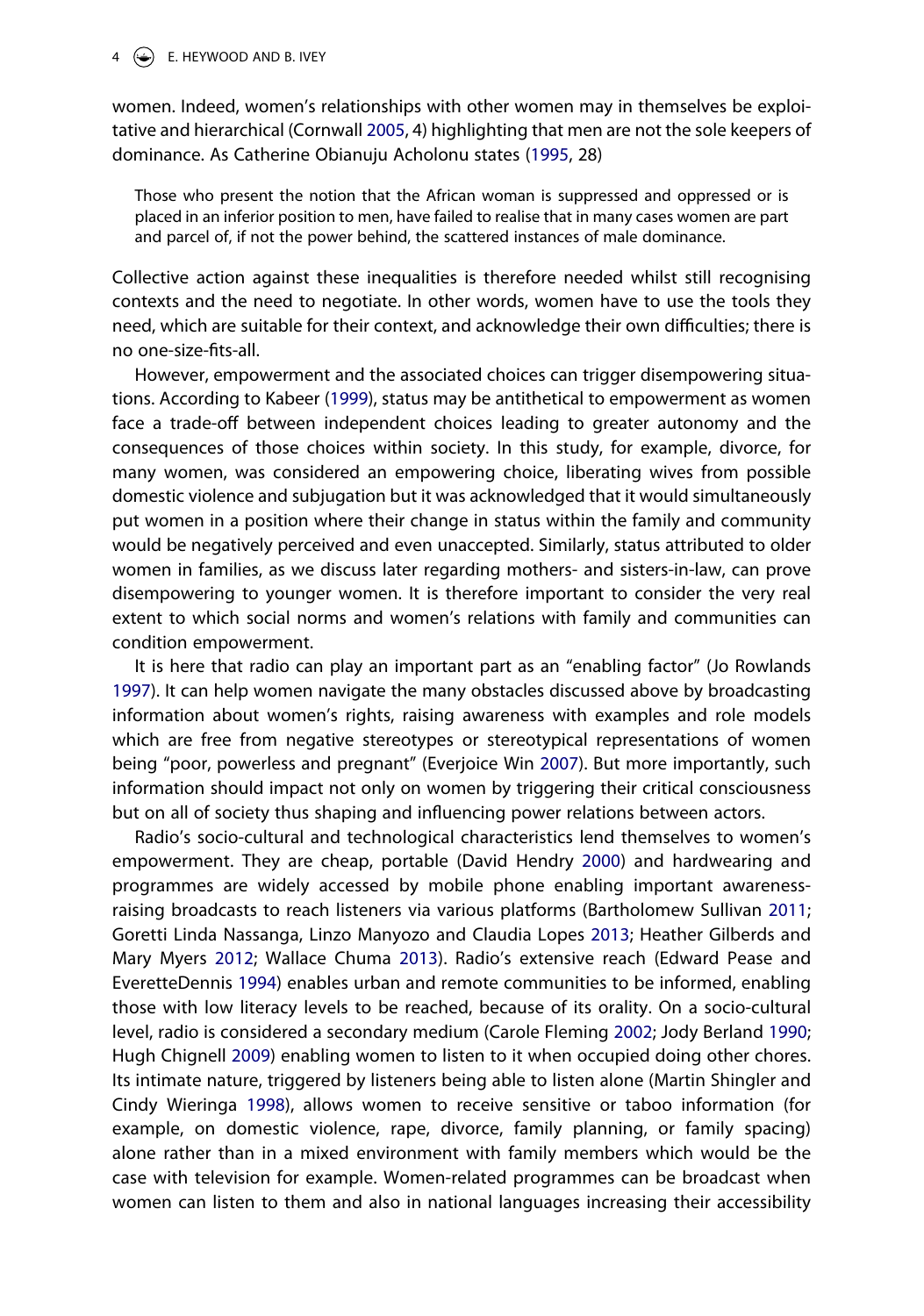<span id="page-5-4"></span>(Heywood [2020](#page-16-4)). Radio also has democratising features (Chignell [2009;](#page-15-14) John Hartley [2000\)](#page-15-15) enabling women to contribute to programmes through phone-ins, talk shows and debates. They can give feedback further promoting radio as an ideal medium, metaphorically encompassing the concept be they physical or geographical communities of interests (Bruce Girard [2007;](#page-15-16) Birgitte Jallov [2011;](#page-16-19) Linzo Manyozo [2012](#page-16-20)). Women can therefore become members of a community despite isolation and distance.

<span id="page-5-6"></span><span id="page-5-5"></span><span id="page-5-3"></span>In addition to the abovementioned "intimacy", radio can promote social community gatherings or collectives through listening associations (Peter Mhagama [2015](#page-16-21)). Listening associations act as support networks, allowing listeners to gain and share information and participate in public life. They are "small listening and discussion groups that meet regularly to receive a special radio program, which the members then discuss" (Rogers et al. 1997 cited in Manyozo [2012,](#page-16-20) 29). Women can gain additional information from women-only listening associations that they might not otherwise have received. They discuss a topic or gain information from visiting NGOs or experts and take what they have learned and continue their discussions with the other members of their households. Thus, radio promotes "collective solidarity in the public arena as well as individual assertiveness in the private" (Kabeer [1999](#page-16-3), 457). This contributes to community building which in turn contributes to democratising societies and strengthening the public sphere (Diana Agosta [2001\)](#page-15-17).

<span id="page-5-2"></span><span id="page-5-0"></span>Radio remains a main source of information in Mali and is increasingly accessed by mobile phones. In recent decades, women have become increasingly associated with radio as a tool for women's empowerment. As Mamadou Diawara showed over 25 years ago a "clear feminization of the artist's profession among the *griots*", or storytellers or praise singers, as women in Mali increasingly occupied these roles becoming broadcasters of information (Mamadou Diawara [1997](#page-15-18), 44). The importance of oral narratives amongst women in "refining and reaffirming the feminist vision for (West) African women" has been stressed (Naomi Nkealah [2016](#page-16-22), 72) highlighting how radio, as an oral and aural medium, lends itself to such practices. Mali's radio is also characterised by the culture of listening groups mentioned above, which are linked to local or community radios and are mixed or single sex. "*Grins*" or "tea groups" (Julien Bondez [2013\)](#page-15-19) encourage listeners to come together and participate in public life, although *grins* are mostly formed by men who gather to listen and discuss radio programmes whilst drinking tea.

<span id="page-5-9"></span><span id="page-5-8"></span><span id="page-5-7"></span><span id="page-5-1"></span>In Mali, there is the state radio (ORTM), and 170 private radio stations, 121 of which are volunteer-run community radios (MINUSMA [2019\)](#page-16-23). Most community radios belong to the *Union des Radios et Télévisions Libres du Mali* (Union of Free Radios and Televisions of Mali —URTEL). Although Mali is 108<sup>th</sup> on the World Press Freedom Index (RSF [2020](#page-16-24)), radio is widely trusted and meets a range of interests through community, religious, and confessional radios. There are also international radios such as RFI, BBC Africa, Deutsche Welle and VOA. Media development organisations such as Fondation Hirondelle, this research project's partner, broadcast information and awareness campaigns via radio. In 2013, Fondation Hirondelle created Studio Tamani which broadcasts daily factual information in the form of news, debates, and magazines. According to the FGDs in this study, Studio Tamani is widely trusted and perceived as independent. The Studio broadcasts programmes to the nation from the capital, Bamako, by satellite to a network of 70 community and commercial radio partners, who, in turn, use their own FM networks to broadcast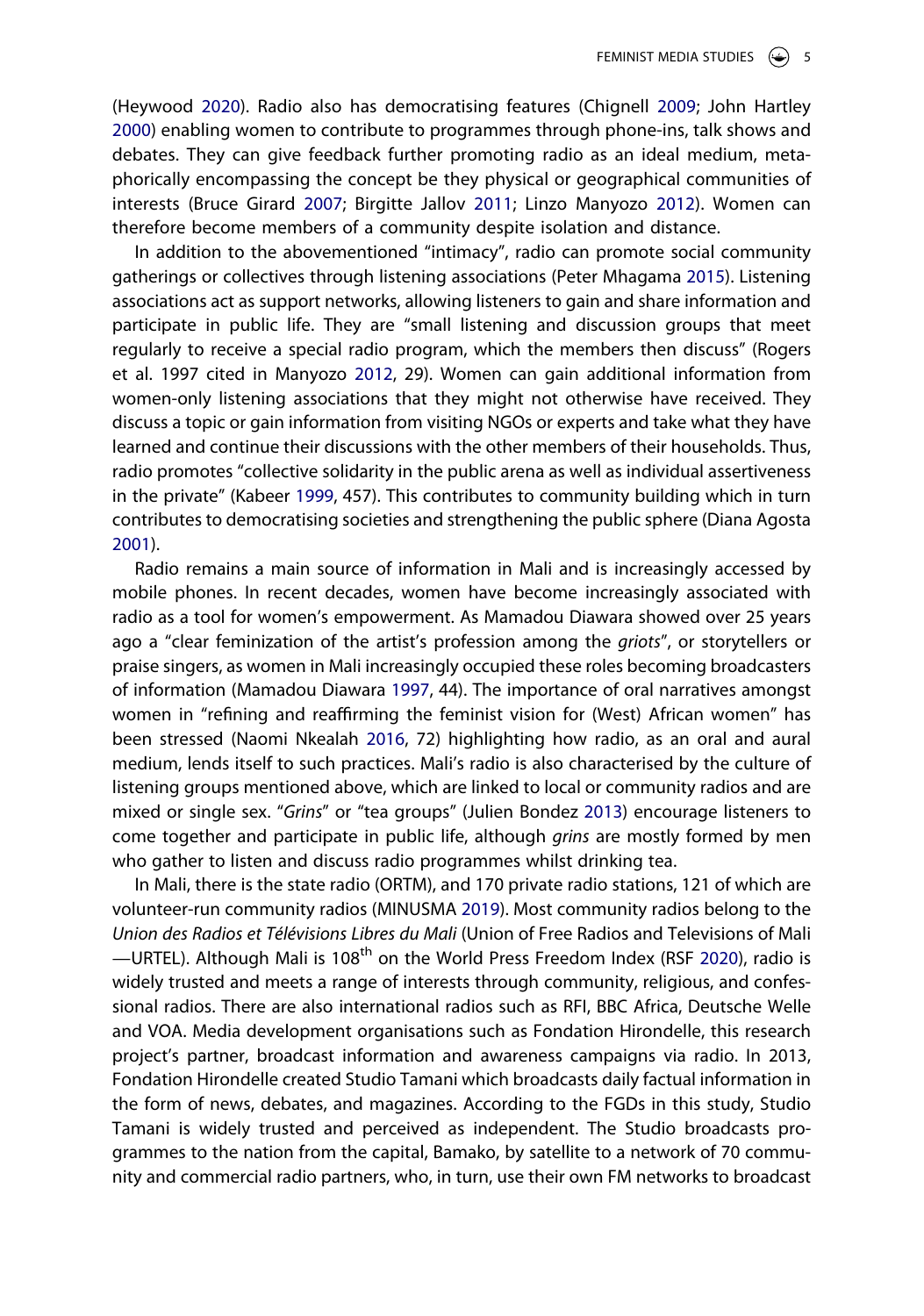### $6 \leftrightarrow$  E. HEYWOOD AND B. IVEY

to their communities. This Studio was chosen as a case study as the research team was commissioned to conduct a separate impact assessment by Fondation Hirondelle.

In 2018–2019, Studio Tamani broadcasted a series of women-related programmes. Rather than being purely radio programmes, the series included televised *portraits* (short individual testimonies) which were re-broadcast with sound-only as radio magazines, *films documentaires*, and *motion designs* (short animated educational videos narrated by a woman in French). Nine themes were covered: political representation of women; girls' education; female genital mutilation; women's financial independence; domestic violence; inheritance and women; climate change; women and migration to gold mines; and women and conflict prevention. The radio programme contents and their reception among focus groups of men and women listeners in Mali are discussed below. The discussion investigates the extent to which radio, represented by Studio Tamani, can act as an empowering environment for women in Mali. Radio broadcasting must consider empowerment contextually and holistically alongside cultural values and structural inequalities. Women's situation must not be extracted from this context or the constraints imposed on them through the relationships they have with other actors. It is this relational, negotiated empowerment, which emerged throughout this investigation.

## **Method**

The project used a three-stage mixed method approach. The first stage was a baseline assessment conducted in April 2019 comprising 20 focus groups, each with 5 participants, selected from predetermined categories: married women, unmarried women, and men, to ensure representativeness. In total, there were eight focus groups of married female listeners, eight groups of non-married female listeners, and four groups of male listeners. These were allocated equally to rural and urban locations in and around Mali's capital, and in Ségou (safety restrictions prevented travel beyond these areas) at partner radio stations of Studio Tamani. The hour-long discussions were conducted in French by the same facilitators with national language translators where necessary. FGDs were anonymised and audio-recorded for analysis and adhered to ethical procedures. Because of time limitations, three of the chosen topics in Studio Tamani's series of broadcasts, listed above, were selected for discussion: climate change, inheritance, and domestic violence. All groups were asked the same sets of questions with similar probes and examined perceptions of these topics and their effects on women's empowerment in Mali. The responses were transcribed and coded using the software Nvivo according to negative or positive terms for women, stereotypes, perceptions of gender roles, and awareness of the three topics, and according to understandings of women's empowerment. Both quantitative and qualitative data were produced.

<span id="page-6-0"></span>The second stage comprised content analyses which complemented the qualitative data from the FGDs by providing rigorous quantitative data in equal measure (Jessica Noske-Turner [2015\)](#page-16-25). The analyses focused on the women-related series of programmes, listed above, broadcast by Studio Tamani between September 2018 and January 2020. They were produced as part of an EU-funded "Women's Rights" series in partnership with IMRAP (Malian Institute for Peace Research-Action). However, this study focuses on the radio output. FGDs revealed that listeners did not view Studio Tamani's televised programming because they were unaware of them, they were broadcast at the "wrong time",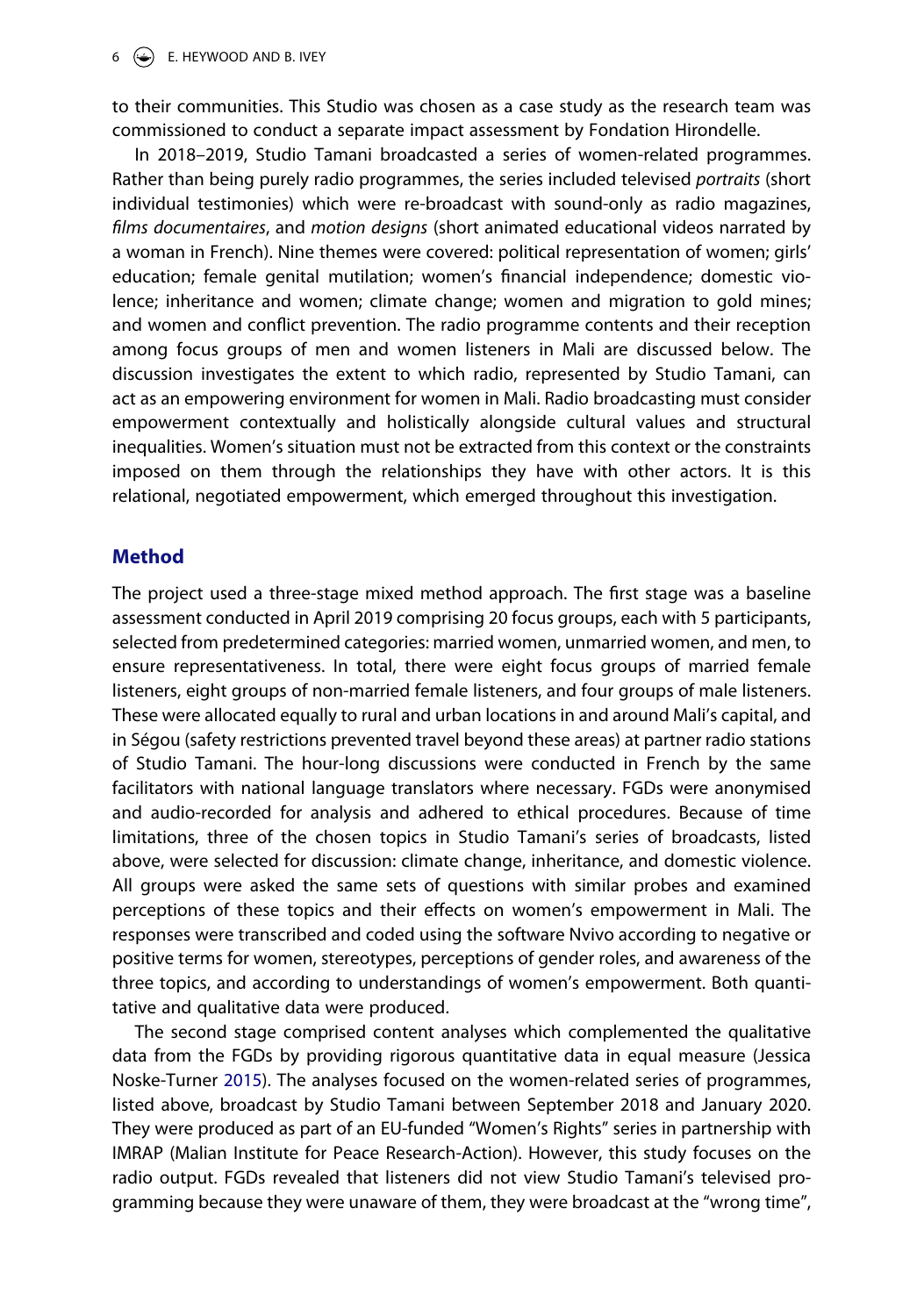or through lack of means to view them. The radio output was in the form of "*Grand Dialogues*" and "*Magazines*". The former are 45-minute debate programmes with up to four invited guest experts and a presenter, who discuss a specific topic. The *Magazines* are 3-minute portraits of individuals in the form of testimonies or interviews on a given topic. They are broadcast over the course of a week and feature individuals who are experts on the topic or implicated individuals (e.g. survivors of domestic violence). In all, over 9 hours were analysed. The broadcasts were also coded in NVivo using the same categories of analysis employed for the focus groups listed above.

The third stage occurred following the content analysis in early 2020 with repeat FGDs with the same participants in the same locations. Information from the content analysis shaped the questions for these FGDs. Participants were questioned on the broadcasts, their opinions on them generally and their styles and contents. They were probed to determine whether certain information or styles had been absorbed. The responses were transcribed, coded and the information was compared with responses from the first round.

Listeners were questioned on their understanding of "empowerment", a term that was consistently explained by women participants as meaning "independence" in alignment with the French "*autonomisation*", the root of which is "autonomous" as opposed to the connotation of power in English (Biewener et al. [2015](#page-15-3)). Yet the independence they spoke of, and which was also raised by male respondents, signified financial independence from men, never their children. Rather than presenting individualistic views of autonomy, independence to them represented, and would be achieved through, the ability to no longer be financially reliant on others, mainly husbands, and to be able to make decisions for themselves and their children. Empowerment therefore went beyond individual enrichment and reflected the "web of relations" that constitute the social and economic lives in which women live and act (Kabeer [1999](#page-16-3); Sholkamy [2010\)](#page-16-2). Women are not easily removed from relational ties to husbands, extended families, cultural values, traditions, structural inequalities and social constraints, and these should be central to discussions and assessments of empowerment. This article addresses the following research questions in relation to Studio Tamani's approach to women's issues:

- 1. How does Studio Tamani portray women in their women-orientated broadcasting?
- 2. What are the cultural or structural values or "webs" which determine those status of women in the broadcasts?
- 3. How do listeners of Studio Tamani perceive and receive portrayals of women's web of relations?

## **How does studio Tamani portray women and their webs of relations?**

The FGDs reveal that perceptions of women's empowerment are closely aligned with the language and discourse of developmental approaches to women's empowerment, where "woman" is perceived as a unitary construct and the focus is on male-female relationships. Nonetheless, women's "web of relations" are shown to play an important role in supporting *and* preventing empowerment at the same time. How, then, does Studio Tamani's broadcasting create empowering environments in ways that help women to navigate these "web of relations"? The programmes discussed here—long-form *Grands Dialogues*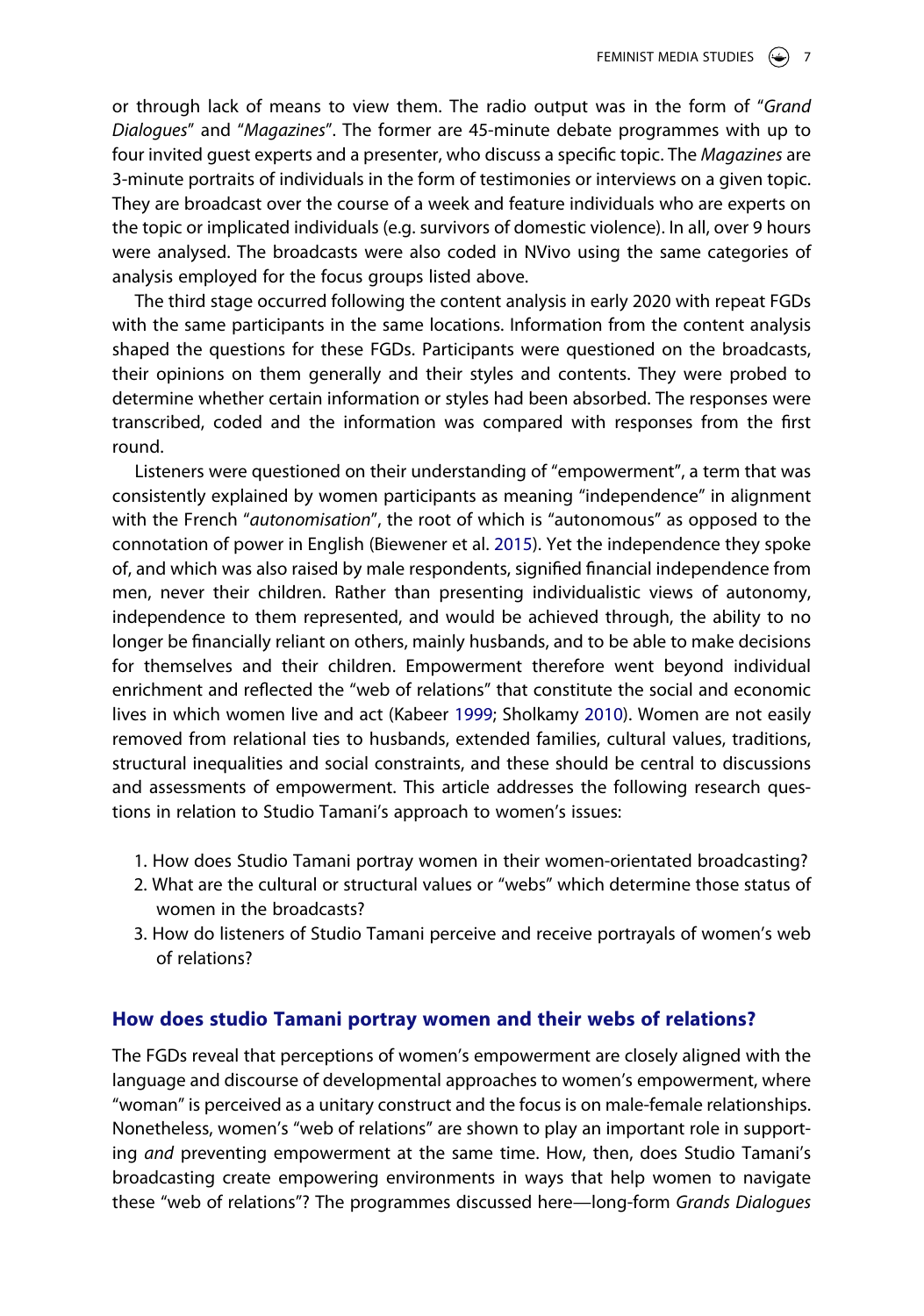### $8 \quad (*)$  E. HEYWOOD AND B. IVEY

and short-form *Magazines*—frame women in association with the different social networks they belong to and the corresponding range of social values, including but not limited to marriage, polygamy, divorce, authorities, family and children, traditions, customs and religious practices, generational and gendered hierarchies, education and upbringing, and finance.

## *Grands dialogues*

In these debates, women spoke more frequently than men in five of the nine broadcasts on women's topics under analysis (see [Table 1\)](#page-8-0). Generally, the percentage of dialogue spoken by women increases proportionally with the number of women guests. Similarly, where there are fewer women invited, their voices remain marginalised. This suggests that the presenter is, mostly, ensuring an equal distribution of time for each guest. In this respect, an empowering environment for women's broadcasting is connected to the number of women's voices heard on radio. Therefore, unsurprisingly, the first step to creating an empowering environment on radio is to increase the number of women included in the *Grand Dialogue*.

The content analysis of these broadcasts revealed that the subject of the "*Grands Dialogues*" determines how women are portrayed on radio. Different subjects produce stronger connotations of women's empowerment through development discourses of "*autonomisation*".

Others were more attuned to the idea of women within a "web of relations", where their empowerment is conditioned by wider networks of community and structural inequalities in institutions and the economy. For example, on 20.12.18, the *Grand Dialogue* represented girl's education as a matter of national development, on one hand, and a matter of individual choice (in terms of parents, student and teacher behaviour), on the other. Similarly, on 13.09.18, the *Grand Dialogue* on women's political representation in the government focused on aspirations to integrate more women into political institutions which echo development debates on women in politics and human rights discourse,

| Date    | Subject                                                                         | Men | Women | Number of<br>men | Number of<br>women |
|---------|---------------------------------------------------------------------------------|-----|-------|------------------|--------------------|
| 13.9.18 | The Representation of Women in the Current Government                           | 17% | 83%   |                  |                    |
|         | 20.12.18 Education of girl: what are the challenges in Mali?                    | 22% | 78%   |                  |                    |
|         | 06.02.19 FGM: where are we with the practice in Diola?                          | 31% | 69%   |                  |                    |
|         | 08.03.19 Women's economic independence                                          | 63% | 33%   |                  |                    |
|         | 02.08.19 What causes domestic violence?                                         | 38% | 62%   |                  |                    |
|         | 08.10.19 Inheritance in Mali: women are "victims of injustice"                  | 56% | 44%   |                  |                    |
|         | 02.12.19 Climate change in Mali: what are the impacts on women?                 | 61% | 39%   |                  |                    |
|         | 16.01.20 Gold mining linked to rural migration: reasons and impact<br>on women? | 49% | 51%   |                  |                    |
|         | 04.02.20 Conflict management and prevention: what role do<br>women play?        | 82% | 18%   |                  |                    |

<span id="page-8-0"></span>**Table 1.** Dialogue spoken by men and women during Studio Tamani's Women-themed Grands Dialogues (including presenters) (%).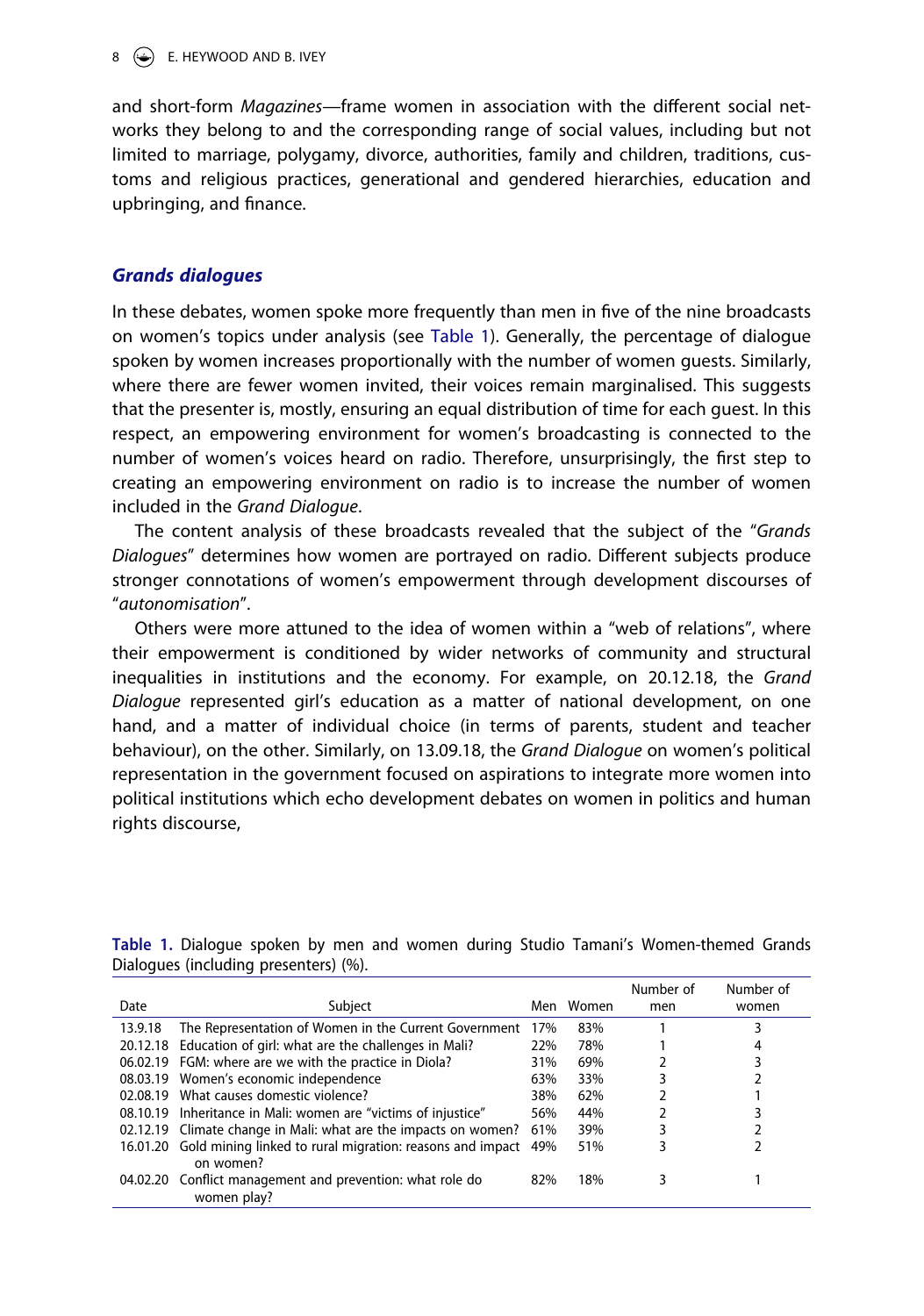It's really an opportunity for them [women] to use these spaces so that [...] their rights on paper, which are actually human rights, can protect them and really mean that their lives, and their integrity, are not violated. (Djingare Maïna Maiga, women's rights specialist)

Other debates presented "web of relations" in ways that focused on their interpersonal relationships. For example, the *Grand Dialogue* on domestic violence (02.08.19) was dominated by one of the two guests, Oumou Diarra, or Diéma, a well-known radio broadcaster in Mali. She advocated women taking an active role in their marriages and relationships to avoid domestic violence and she self-identified as a "*traditionaliste*" rather than an "*intellectuelle*". The debate did not include a perspective advocating the protection of women from violence as a health, legal, or political issue. While Diarra called on men to reduce violence, the main advice presented to women suffering from domestic violence was to submit to the patriarchal authority of the husband. The issue of domestic violence was therefore represented in narrow terms of stereotypes of interpersonal disputes, rather as a political and socio-economic issue.

Other debates, such as that on Female Genital Mutilation (06.02.19) managed to present a range of women's voices that balanced expert opinion with the inter-personal dynamics that determine women's everyday lives. This is because of the range of perspectives presented by more than one woman in the discussion (three women to two men). Overall, the *Grands Dialogues* on women's issues employ a mixture of approaches to create an empowering environment for women, drawing on development discourse and producing debates that hinge on women's "web of relations". When the *Grand Dialogues*  include voices of women as experts, this supports a discourse through which deductive and inductive norms emerge. At the same time, commentaries in the *Grand Dialogues*  make it clear how women *should* behave and the extent to which they do indeed adhere to social norms at an interpersonal level. Women are frequently judged for not upholding the image of the "good" wife responsible for maintaining a family's harmony, while the men are presented as the respected heads of families.

#### *Magazines*

The *Magazines* reinforce the web of relations approach to women's empowerment by broadcasting a range of perspectives on a single topic. Supporting findings on the positive perception and impact of "*temoignages*", or testimonies, in radio broadcasting (Heywood [2020\)](#page-16-4) these brief testimonials present diverse women and perspectives on particular issues and resolve the major drawback of using the *Grand Dialogues* for the discussion of women's issues: they allow women to speak uninterrupted on a particular issue. In cases of violence, victimisation and injustice—such as in the series on domestic violence and inheritance—the *Magazines* offer a space for listeners to hear directly from women who are survivors of injustice. In the case of girls and education in Mali (8.2018–- 9.2018), the *Magazines* broadcast testimonies from girls and women themselves on their experiences of schooling and leaving school allowing a lay audience to identify with the topic. These are helpful additions to the *Grands Dialogues* which tend to privilege the opinions of experts (men and women) over the voices of those directly concerned.

However, because they are interviewed alone, the women in these testimonials appear removed from their wider "web of relations" and can therefore appear isolated or as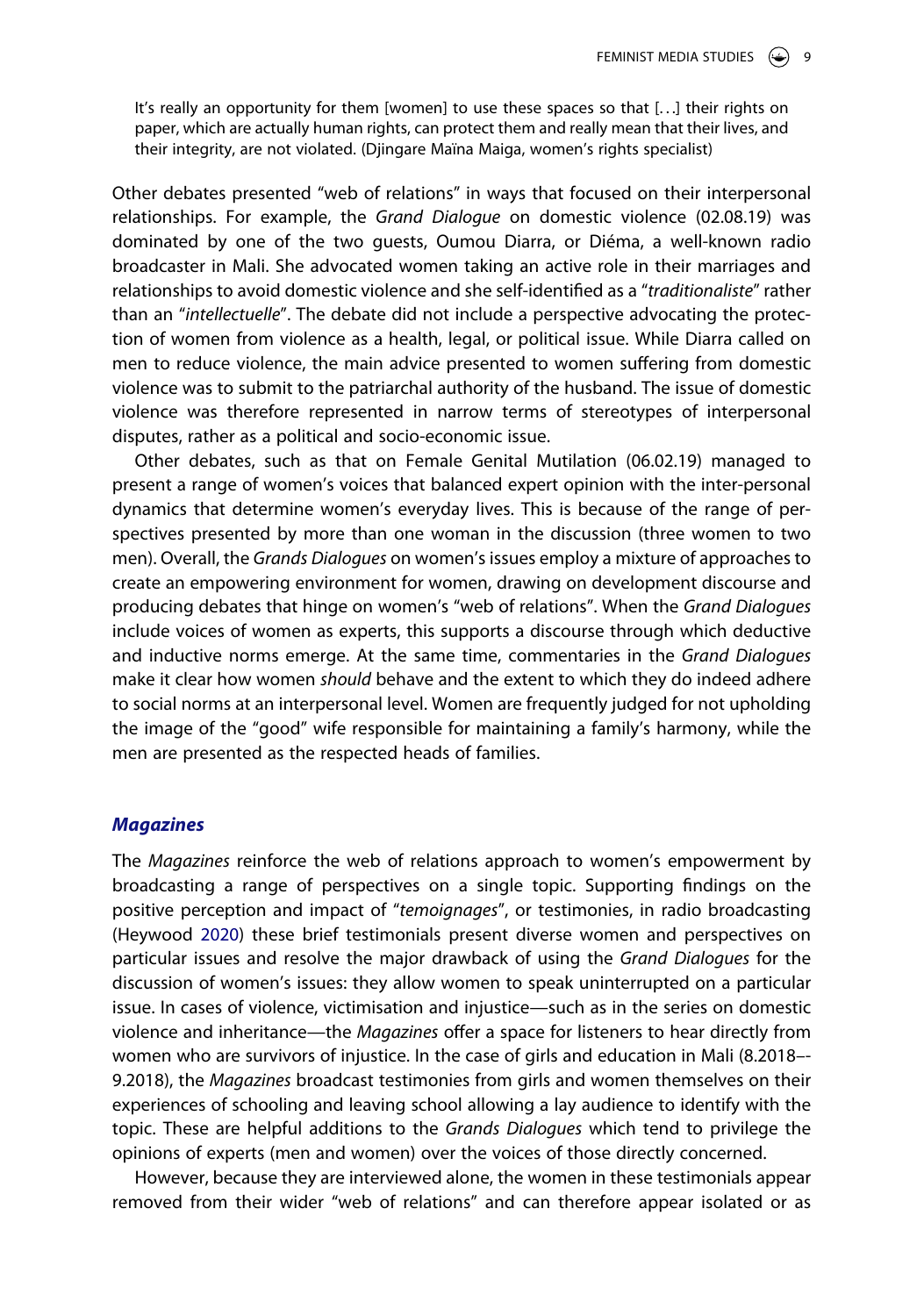#### 10  $\left(\rightarrow\right)$  E. HEYWOOD AND B. IVEY

unique individuals, rather than members of a network. Some of the limitations of the *Magazine* format is the decontextualized nature of the testimonies. For example, in the series on climate change (12.2019–1.2020) the focus on women's experiences lacked follow-up information regarding calls for action or examples of practical solutions. In her interview, Aminata Doucoure describes her NGO's work which gives farming advice and assistance to women in the wake of climate change. She appeals directly to the media to work with NGOs on this message and warns listeners against deforestation. At the same time, the *Magazines* illustrated how women are doubly victimised by climate change—as primary agricultural workers on small plots of land and as primary managers of domestic resources—but did not interview women who have found solutions or are adapting to new techniques or skills. As three-minute segments broadcast over several days, they risk remaining fragmented, decontextualised and, therefore, not heard as a single series.

## **Listeners' perceptions of women and men on radio, and their approaches to women's empowerment in Mali**

Listener opinions of men and women presenters and speakers on Malian radio generally reveal how listeners relate to radio broadcasts in gendered ways. While none of the participants stated they only listen to programming by their own gender, women (unmarried and married) expressed an interest in programming led by and for women. For example, married women in one FGD expressed an appreciation for Radio Baroni, $<sup>1</sup>$  $<sup>1</sup>$  $<sup>1</sup>$ </sup> which broadcasts talk radio programmes for women discussing women's issues. Radio, for all FGD respondents, is a means for raising awareness. Women trusted the voices of women journalists, presenters, or experts talking on women's issues (RMW3).<sup>2</sup> Male respondents described how women on radio tackle difficult and taboo subjects and yet are reluctant to debate men on political subjects (UM1). Listeners of all genders are aware of women's voices on radio and note that women are important in raising awareness of women's issues. In this respect, radio acts as an extension to women's existing web of relations in their real lives. If women's "web of relations" involves an ongoing dialogue and renegotiation of diverse and competing obligations and responsibilities within family units, communities, and support networks, then the FGDs have shown that women on radio can play a role in this web.

Connections linking empowerment to the wider web of relations in their lives, rather than access to individual enrichment, emerged across all groups during the discussions. Women respondents (both unmarried and married) all consistently included many other people when discussing a particular issue. This illustrates the extent to which everyday activities conducted by the women listeners is for, with, or dependent on others. In contrasting responses by married and unmarried women, the FGDs demonstrated a reduction in relational web post-marriage. Once married and having become mothers "[women] suffer because they are the mothers of children" (UUMW1). This also reflects the definition of "empowerment" discussed by the groups. Empowerment for women signifies "independence" but not from children, independence would empower women to take care of their families. The younger, unmarried women refer to the broadest range of people when talking about women-related topics and also mention the broadest intergenerational range including grandparents, parents and siblings. It was clear that boys siblings or not—are encouraged within society to adopt a disempowering attitude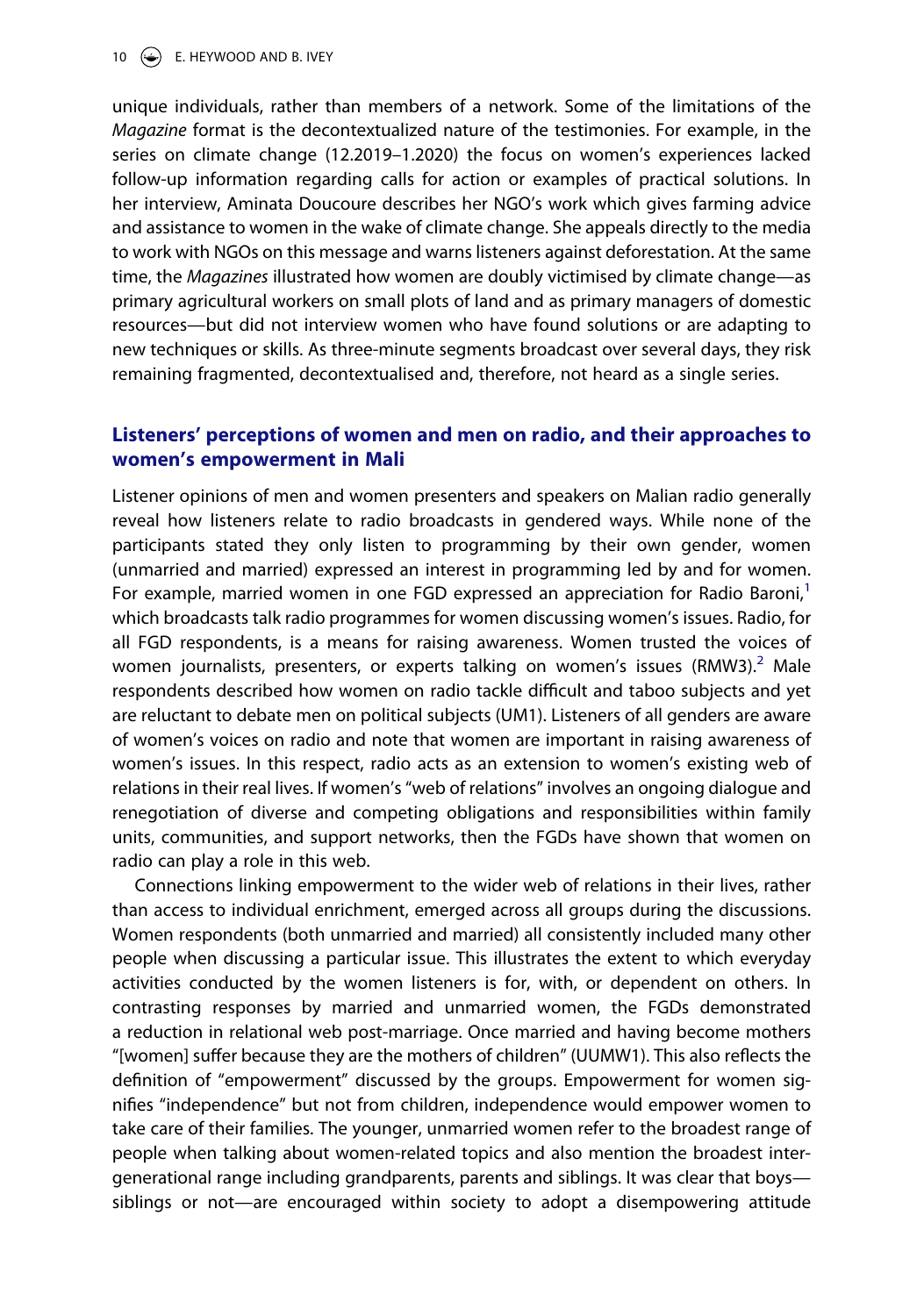towards women from an early age, "they want us to be like our mothers—submissive, obedient women", and as a result " boys do nothing" (UUMW1).

<span id="page-11-0"></span>Some groups of unmarried women remained aspirational in their professional goals for the future. Highlighting class differences in women's web of relations, some unmarried women (UUMW1) discussed examples of independent women as role models and the domestic help needed to achieve this status. These discussions around women's social reproduction reinforce that "African women have multiple identities [. . .] enmeshed in one individual" (Molara Ogundipe-Leslie [1994](#page-16-26), 251), and the need for such complexities to be reflected in radio broadcasting. Furthermore, by discussing not only a broad range of women but also their own relations with them, both unmarried and married women discussed negative examples of other women. They talked about the negative role of mothers- and sisters-in-law in their lives and power they exert to make life-changing decisions without their consent, for example, taking their son's house from his widow on his death, casting them out following divorce, or treating them as slaves once newlymarried. This demonstrates that "woman" as a unitary construct fails to take account of women's interests as members of generations, families of economic groups [. . .] women's relationships with other women may in themselves be exploitative and hierarchical' (Cornwall [2005](#page-15-1), 4).

The men FGDs show that patriarchal relationships restrict women's ability to become socially empowered, even if they have access to additional income. Male respondents shared the definition of empowerment as financial enrichment. However, the patriarchal authority of men as heads of households remained strong amongst these listeners: "He's the one who has brought her to the family to manage at least his family. But she remains behind the man because he's the decision maker" (UM2). Nonetheless, changes in culture and the economy mean that men are now encouraging women to find ways of earning money,

Now, it's acceptable for men to let women see to their business, they earn money. It's the financial situation. Before, women would stay at home with nothing to do. Things are tougher now, so women have to go out to make ends meet. (UM2)

Other male respondents recognised that the means of achieving financial empowerment differ from place to place, creating different avenues of empowerment between women in rural areas and women in urban areas with access to education:

Women should be given land in the village so they can work. By working, they become independent [...] In towns – he mentioned educated women – women have gone to school. Those women have their qualifications so in terms of employment, they must be given jobs just like men. (RM2)

In other words, women's financial empowerment does not equate with socio-cultural empowerment.

In addition to the financial understandings of "*autonomisation*", as engrained in development discourse, unmarried women discussed empowerment in terms of personal freedoms and the possibility of establishing healthy future relationships. They suggested that empowerment refers to women being able to make their own decisions ("*liberté*") and not being restrained by a future husband: "Free in every way, whether it's in marriage, in work. Or even just in the street!" (RUMW5). No one expressed the possibility of not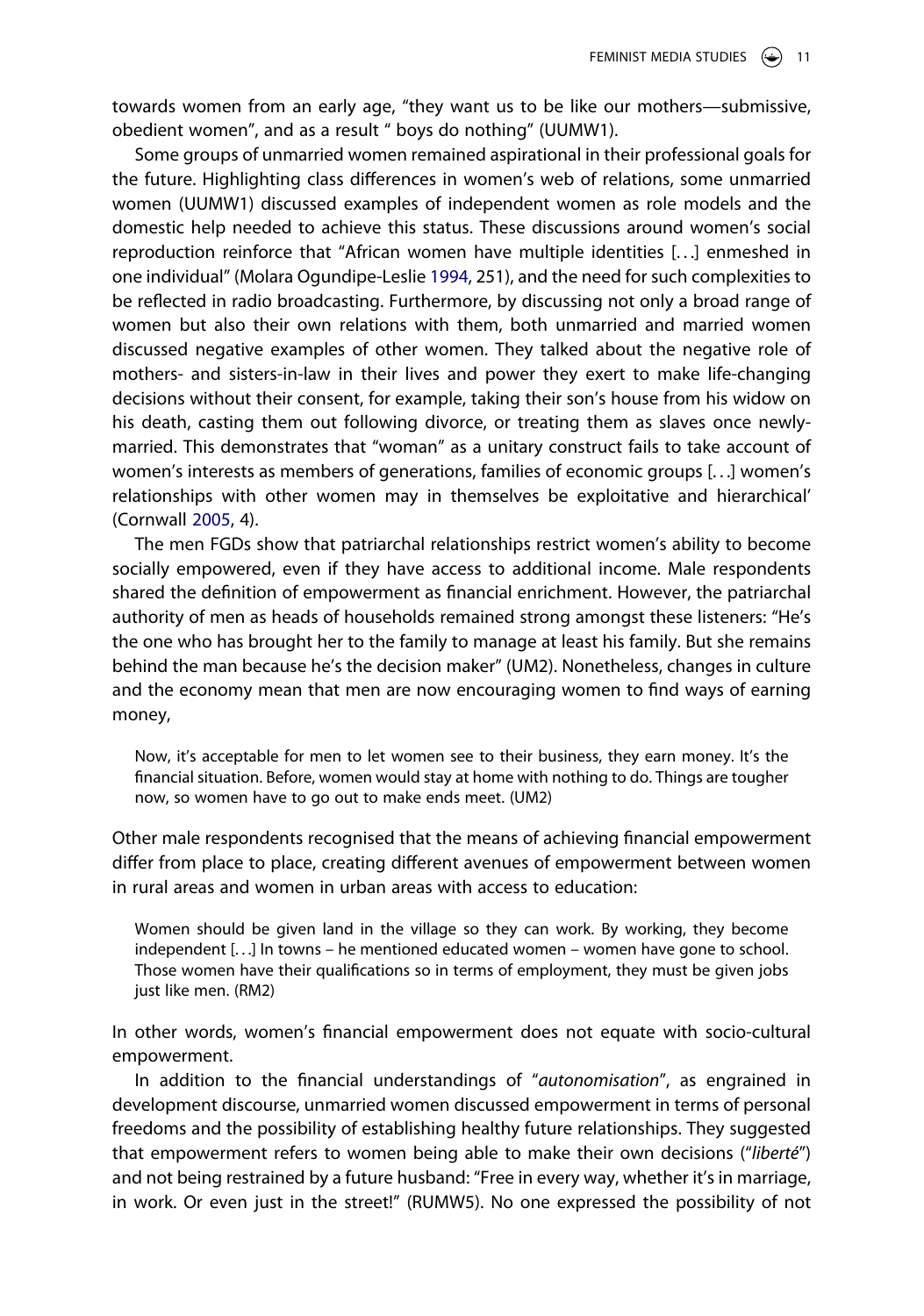### 12  $\left(\rightarrow\right)$  E. HEYWOOD AND B. IVEY

getting married, but many were hopeful that they could negotiate the terms of their freedom with their future husbands before they marry. Women FGDs reveal entanglements in the overall understanding of women's empowerment, which overlap with Studio Tamani's broadcasting. On one hand, empowerment corresponds to traditions within development studies which has moved away from individualistic concepts of independence, whilst on the other, they still imply notions of individual enrichment and agency linked to the French term "*autonomisation*". While women have the opportunity to increase their earnings, the primary beneficiaries of women's empowerment are deemed to be the woman's family and children. Studio Tamani has therefore encouraged further debate about the nature and anxieties connected to women's empowerment. Women's empowerment as a financial benefit to the family and collective networks of support are stressed over individualist conceptions, which might threaten the familial order of the woman's role in the household and family.

Men's attitudes and behaviour toward women were described by women as being a barrier to their empowerment. Married women were pessimistic about the possibility of reducing the levels of domestic violence in Mali until men change their attitudes (UMW1). They stated that domestic violence is a subject which is discussed on radio, but they noted that women struggle to fight against domestic violence because of social taboos surrounding divorce:

You can tell the mayor, associations, the police, the justice system all about the violence you've experienced, but if you do so, your husband's parents will say this wife brought her husband to court, you should divorce her. This is wrong. (RMW2)

In other words, by its nature, domestic violence is not an issue that can be solved by women alone. It is associated with the attitudes of society at large, by perpetrators and by the institutions that police and mitigate domestic disputes. Nonetheless, developmental approaches to financial empowerment and decision-making appear in the language and content of the discussions relating to the lives of women. As the discussions develop over time, the "web of relations" that affect women's lives become clearer—their implication in patriarchal structures, the difficulty of negotiating structural inequalities—demonstrating that women's empowerment in Mali cannot be reduced to a matter of individual choice or agency.

## **Concluding thoughts on studio Tamani as an "empowering environment"**

<span id="page-12-0"></span>This article analysed the need to discuss women's empowerment, not from the perspective of women as individuals, but from the perspectives of "webs of relations" (Kabeer [1999;](#page-16-3) Sholkamy [2010\)](#page-16-2) and relationality, fundamental to West African philosophy and feminism (Coetzee [2018;](#page-15-4) Oyĕwùmí [1997,](#page-16-8) [2016](#page-16-9)). It also contributes to existing theoretical discussions on radio and women empowerment by demonstrating how radio, a main source of information for many in conflict and post-conflict areas and particularly women can represent the complexities of women's lives in such a manner as to help women navigate the many obstacles they face by broadcasting information about women's rights, raising awareness with examples and role models, free from negative stereotypes or stereotypical representations. Whilst research has focused on understandings of empowerment (Andrea Cornwall [2016](#page-15-20); Michael Kevane [2014](#page-16-27); Srilatha Batliwala [1994](#page-15-21))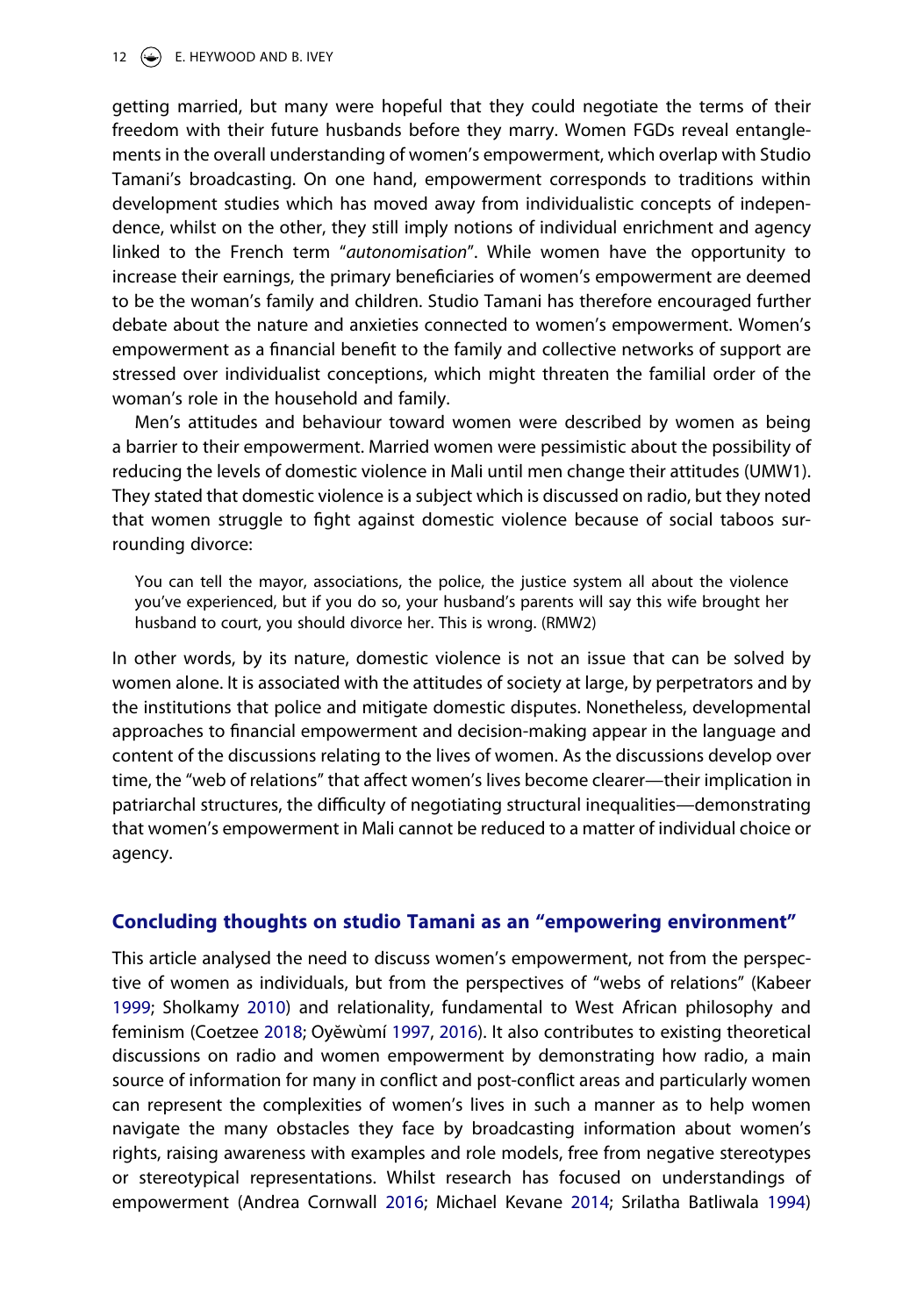and the use of radio in development (Jallov [2011;](#page-16-19) Manyozo [2012](#page-16-20)), this article investigated how Studio Tamani, a radio studio in Mali, portrays women in relation to other individuals and to other groups or roles. It also determined the cultural and structural values or webs which shape women's status in the broadcasts, and also assessed how these constraints are represented and perceived by Studio Tamani's listeners.

The radio programmes under analysis here focused on women's issues and portray women in a wide range of relations including with in-laws, siblings, widows, husbands, men, family and children. As such, the content of the discussion rarely portrayed women as individuals; they are always associated with others often in secondary positions, for example in relation to in-laws and husbands, upholding social norms. A recurring theme in many of Studio Tamani's broadcasting reflected on patriarchal anxieties in reaction to empowerment discourse. For example, debates on girls' education demonstrate how gendered dynamics surface at an early age with power dynamics emerging in schools where empowering girls incurs the threat of disempowering boys. These social norms are challenged in some of the "*Magazines*" and "*Grand Dialogues*" analysed here, namely the women in politics series which encourages girls not to take a back seat in class. While the empowerment of women is mostly agreed to be laudable by the guests interviewed in the broadcasts analysed here, tensions remain regarding the form and nature of this empowerment. In the "*Grand Dialogue*" on women and conflict prevention (04.02.20), the discussion revealed a tension between the need of unifying women in traditional roles, giving them stereotypical secondary roles of social reproduction, such as cooking, which risks excluding them from more dominant positions. In other words, Studio Tamani's broadcasting reveals the mutual desire for women's empowerment, among men and women, but little consensus as to what "empowerment" means.

The programmes refer to women in association with both other people and with other groups or roles (women and children, women as mothers, women as providers, and so on), thus representing the complex webs of socio-economic pressures affecting women's lives. Marriage, for example, which is portrayed as natural and expected part of life, is presented as comprising layers of interacting individuals including the man—the head of the household, the "good" wife who obeys and respects, in-laws and mothers who educate, and children. These attitudes were upheld by the FGDs and are driven by strong social values which are at risk of being undermined by new influences associated with equality from the West, and adopted by the younger generation. This demonstrates, as Oyĕwùmí [\(1997](#page-16-8)) states, that woman cannot be considered in isolation or as unitary constructs.

The programme content also widely associates women with other women (other married women, mothers, sisters, professional women, working women, educated women, widows) undermining the assumed man/woman binary within patriarchal societies. However, this is only partially reflected in the structure of the programming itself. As [Table 1](#page-8-0) shows, only when more women are included in the programming can the diversity of women's web of relations become part of radio broadcasting on women's issues. Through its form, more than its content, the *Grands Dialogues* demonstrated limitations to the debate format. If Malian women are not included in debates, or a guest does not come to discuss the topic of women's empowerment in goodwill, can radio truly be an empowering environment? *Magazines* can create an empowering environment by giving voice to disenfranchised women directly, thus allowing other women in similar situations to identify with them. The *Magazines* show a variety of opinions when considered as a whole, but only loyal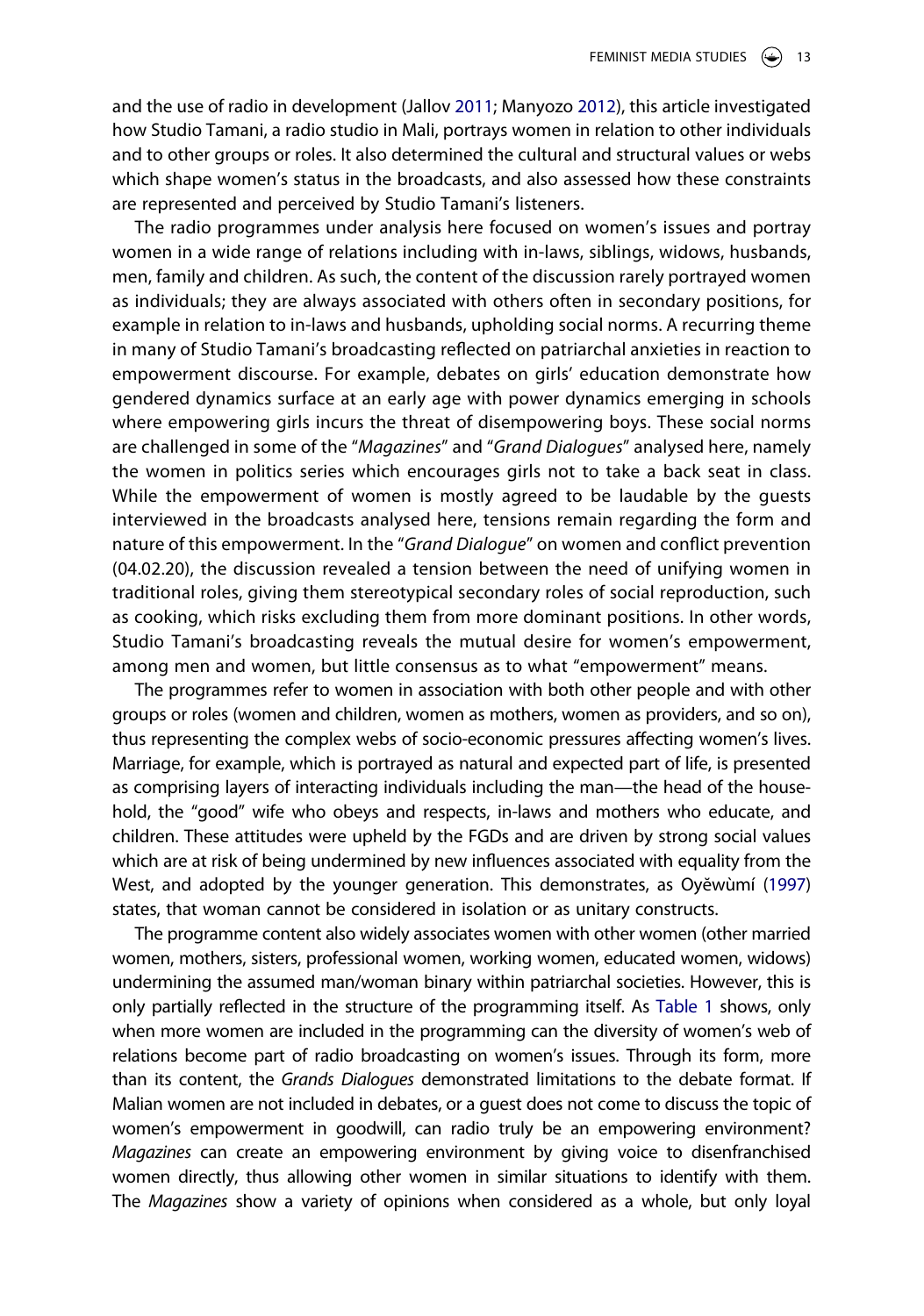#### 14  $\left(\frac{1}{2}\right)$  E. HEYWOOD AND B. IVEY

listeners will hear the entire series, calling into question the "plurivocal" effect of these testimonies—in other words, that "Malian women" are not a homogenous unit but speak in many voices. Indeed, a common theme throughout the "*Grands Dialogues*" is the insistence on "*sensibilisation*", or awareness raising, of "women". In order to tackle the marginalisation of women and girls, "*sensibilisation*" involves a call to action via radio on the behalf of the listener, and therefore assumes agency on behalf of the listener—but if the listener does not have access to the full series of programming on an issue, can they be expected to act? Can women be expected to act as a homogenous, unified group, unaffected by intersecting systems of oppression and societal obligations? The radio formats of the *Grand Dialogue* and *Magazine* can only reflect this diverse network and "web of relations" that forms the lives of women if they give space to diverse voices among women themselves.

<span id="page-14-2"></span>It is apparent that Studio Tamani's output is both gendered (given the focus on women-related topics) but also *gendering* through its very content and shaping (Carol Bacchi and Joan Eveline [2010\)](#page-15-22). In other words, discussing these topics is a first step to taking advantage of radio as an ideal medium for creating an empowering environment. In broadcasting these series, and continuing its programming on women's issues, Studio Tamani is normalising debate on women's issues. Yet, the way in which the topic is defined and presented risks marginalising women from this empowering environment. Whilst diverse opinions among men and women must be included in the debate, the "plurivocality" of Malian women, in terms of their experience, expertise, and perspectives, must also be considered. In doing so, this will nuance the individualised and/or homogenised perspectives of woman portrayed in development contexts, particularly with regard to their empowerment. For future radio output, a clearer definition of the problem being solved is required to examine how women and men are viewed in this space, and most importantly what the factors are that create gender inequality and imbalances in power relations. Radio's role as an enabler, as well as an empowerer, can then be refined.

## **Notes**

- <span id="page-14-0"></span>1. This station is named after collective discussions among several people and is an alternative name for *grin*, discussed above (Julien Bondez [2013](#page-15-19)).
- <span id="page-14-1"></span>2. See [Appendix A](#page-17-1) for FGD codes.

## **Disclosure statement**

No potential conflict of interest was reported by the authors.

## **Notes on contributors**

*Emma Heywood* is a Lecturer in the Department of Journalism Studies, The University of Sheffield, UK. Her research focuses on impact assessment, radio, NGOs, and women in conflict-affected areas. E-mail: e.heywood@sheffield.ac.uk.

*Beatrice Ivey* is a postdoctoral research assistant in the Department of Journalism Studies, The University of Sheffield, UK working on radio in the Sahel. Her other research interests include feminist approaches to memory studies and French-language postcolonial literatures. E-mail: b. ivey@sheffield.ac.uk.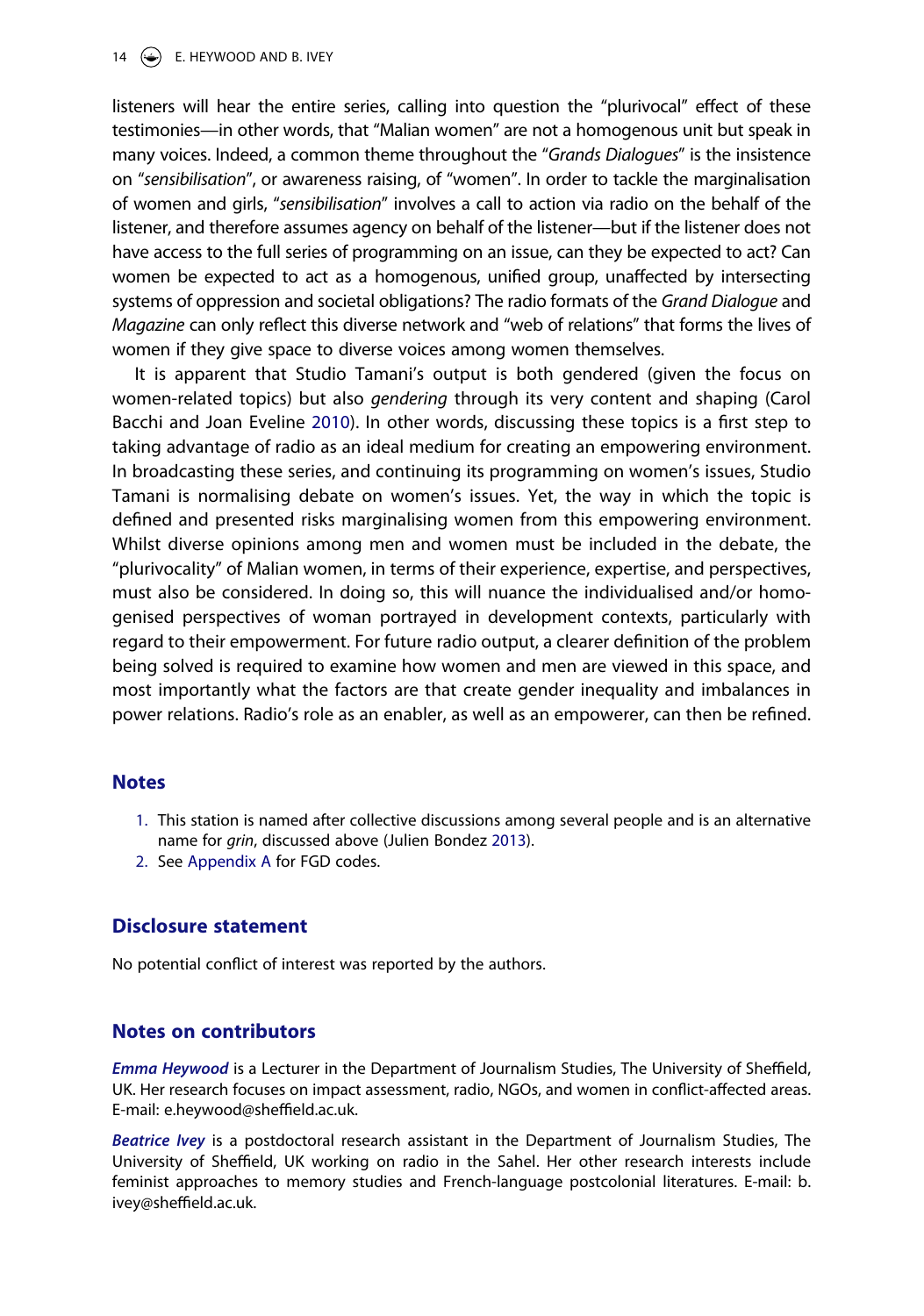## **ORCID**

Emma Heywood **b** http://orcid.org/0000-0002-6548-6713 Beatrice Ivey **b** http://orcid.org/0000-0002-2442-3636

## **References**

<span id="page-15-17"></span><span id="page-15-8"></span>Acholonu, Catherine Obianuju. [1995.](#page-4-0) *Motherism: The Afrocentric Alternative to Feminism*. Overri: Afa. Agosta, Diana. [2001.](#page-5-0) "Participatory Community Radios Building Civil Society in Post-War El

- Salvador." In *No News Is Bad News: Radio, Television and the Public*, edited by Michael Bromley, 243–252. Abingdon: Routledge.
- <span id="page-15-7"></span>Amadiume, Ifa. [2000.](#page-3-0) *Daughters of the Goddess, Daughters of Imperialism: African Women Struggle for Culture, Power and Democracy*. London: Zed.
- <span id="page-15-22"></span>Bacchi, Carol, and Joan Eveline. [2010](#page-14-2). *Mainstreaming Politics: Gendering Practices and Feminist Theory*. South Australia: University of Adelaide Press.
- <span id="page-15-6"></span>Bastia, Tanja, Tim Jacoby, and Uma Kothari. [2014](#page-3-1). "Intersectionality, Migration and Development." *Progress in Development Studies* 14 (3): 237–248. doi:[10.1177/1464993414521330.](https://doi.org/10.1177/1464993414521330)
- <span id="page-15-5"></span>Batliwala, Srilatha. [1993.](#page-3-2) *Empowerment of Women in South Asia: Concepts and Practices*. Mumbai: Asian-South Pacific Bureau of Adult Education.
- <span id="page-15-21"></span>Batliwala, Srilatha. [1994](#page-12-0). "The Meaning of Women's Empowerment: New Concepts from Action." In *Policies Reconsidered: Health, Empowerment, and Rights*, edited by Gita Sen, A Germain, and L C Chen. (pp. 127–138), Boston MA: Harvard Center for Population and Development Studies.
- <span id="page-15-13"></span>Berland, Jody. [1990.](#page-4-1) "Radio Space and Industrial Time: Music Formats, Local Narratives and Technological Mediation." *Popular Music* 9 (2): 179–192. doi:[10.1017/S0261143000003895](https://doi.org/10.1017/S0261143000003895).
- <span id="page-15-3"></span>Biewener, Carole, and Bacqué Marie-Helene. [2015.](#page-3-3) "Feminism and the Politics of Empowerment in International Development." *Air & Space Power Journal - Africa and Francophonie* 6 (2 Summer): 58–75.
- <span id="page-15-19"></span>Bondez, Julien. [2013.](#page-5-1) "Le Thé Des Hommes. Sociabilités Masculines Et Culture De La Rue Au Mali." *Cahiers D'études Africaines* LIII (1-2) (209–210): 61–85. doi:[10.4000/etudesafricaines.17244.](https://doi.org/10.4000/etudesafricaines.17244)
- <span id="page-15-14"></span>Chignell, Hugh. [2009](#page-4-2). *Key Concepts in Radio Studies*. London: Sage.
- <span id="page-15-11"></span>Chuma, Wallace. [2013](#page-4-3). "The Role of Radio and Mobile Phones in Conflict Situations." *Nokoko* 3. <https://ojs.library.carleton.ca/index.php/nokoko/article/view/2167>
- <span id="page-15-4"></span>Coetzee, Azille. [2018.](#page-3-4) "Feminism Ís African, and Other Implications of Reading Oyèrónké Oyĕwùmí as a Relational Thinker." *Gender and Women's Studies* 1 (1). doi:[10.31532/GendWomensStud.1.1.001](https://doi.org/10.31532/GendWomensStud.1.1.001).
- <span id="page-15-1"></span>Cornwall, Andrea, ed. [2005.](#page-2-0) *Readings in Gender in Africa*. Oxford: James Currey.
- <span id="page-15-20"></span>Cornwall, Andrea, ed. [2016](#page-12-0). "Women's Empowerment: What Works?" *Journal of International Development* 28: 342–359. doi:[10.1002/jid.3210.](https://doi.org/10.1002/jid.3210)
- <span id="page-15-2"></span>Cornwall, Andrea, and Deborah Eade. [2010](#page-2-1). *Deconstructing Development Discourse: Buzzwords and Fuzzwords*. Rugby: Practical Action Publishing.
- <span id="page-15-0"></span>Demographic and Health Surveys. [2018.](#page-1-0) "Summary Reports/Key Findings: Mali." [https://dhspro](https://dhsprogram.com/publications/publication-SR261-Summary-Reports-Key-Findings.cfm) [gram.com/publications/publication-SR261-Summary-Reports-Key-Findings.cfm](https://dhsprogram.com/publications/publication-SR261-Summary-Reports-Key-Findings.cfm)
- <span id="page-15-18"></span>Diawara, Mamadou. [1997.](#page-5-2) "Mande Oral Popular Culture Revisited by the Electronic Media." In *Readings in African Popular Culture*, edited by Karin Barber, 40–48. London: International African Institute.
- <span id="page-15-12"></span>Fleming, Carole. [2002.](#page-4-1) *The Radio Handbook*. 2nd ed. London: Routledge.
- <span id="page-15-10"></span>Gilberds, Heather, and Mary Myers. [2012.](#page-4-3) "Radio, ICT Convergence and Knowledge Brokerage: Lessons from Sub-Saharan Africa." *IDS Bulletin* 43 (5): 76–83. doi:[10.1111/j.1759-5436.2012.00366.x](https://doi.org/10.1111/j.1759-5436.2012.00366.x).
- <span id="page-15-16"></span>Girard, Bruce. [2007](#page-5-3). "Empowering Radio. Good Practices in Development & Operation of Community Radio." Program on Civic Engagement, Empowerment & Respect for Diversity, World Bank Institute (WBIST), Main Report Prepared by Bruce Girard.
- <span id="page-15-15"></span>Hartley, John. [2000.](#page-5-4) "Radiocracy. Sound and Citizenship." *International Journal of Cultural Studies* 3 (2): 153–159. doi:[10.1177/136787790000300202](https://doi.org/10.1177/136787790000300202).
- <span id="page-15-9"></span>Hendry, David. [2000.](#page-4-4) *Radio in the Global Age*. Cam: Polity Press.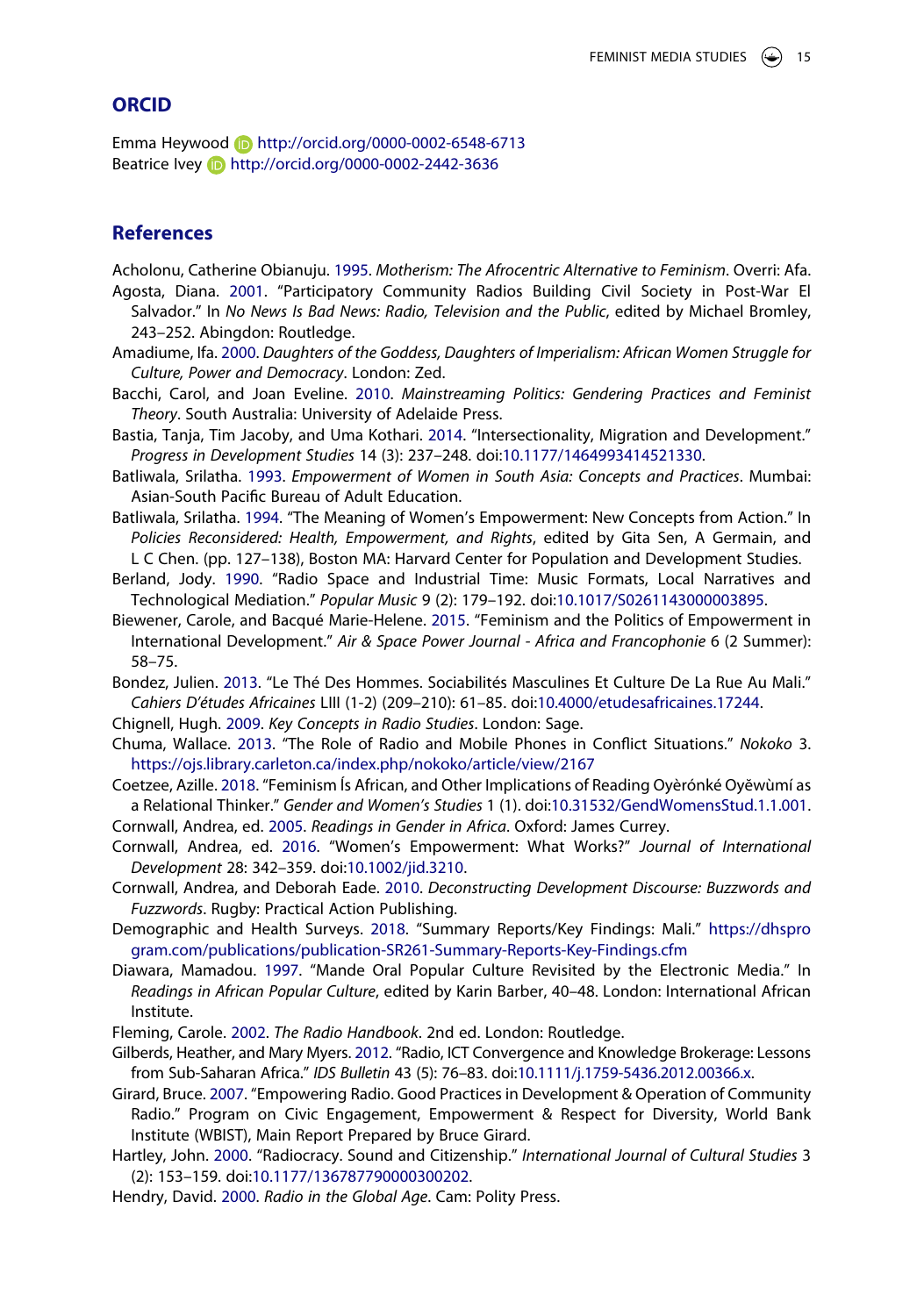16  $\left(\rightarrow\right)$  E. HEYWOOD AND B. IVEY

- <span id="page-16-4"></span>Heywood, Emma. [2020.](#page-2-2) "Radio Journalism and Women's Empowerment in Niger." *Journalism Studies*  21 (10): 1344–1362. doi:[10.1080/1461670X.2020.1745668.](https://doi.org/10.1080/1461670X.2020.1745668)
- <span id="page-16-6"></span>Heywood, Emma, and Maria Tomlinson. [2019](#page-2-3). "The Contribution of Citizen Views to Understanding Women's Empowerment as a Process of Change: The Case of Niger." *Feminist Media Studies* 1–17. doi:[10.1080/14680777.2019.1642230](https://doi.org/10.1080/14680777.2019.1642230).
- <span id="page-16-5"></span>Huis, Anne, Nina Hansen, Robert Lensinsk, and Sabine Otten. [2020.](#page-2-4) "A Relational Perspective on Women's Empowerment: Intimate Partner Violence and Empowerment among Women Entrepreneurs in Vietnam." *British Journal of Social Psychology* 59: 365–386. doi:[10.1111/](https://doi.org/10.1111/bjso.12348) [bjso.12348.](https://doi.org/10.1111/bjso.12348)

<span id="page-16-19"></span><span id="page-16-12"></span>Jallov, Birgitte. [2011.](#page-5-3) *Empowerment Radio: Voices Building a Community*. New York: Empowerhouse. Kabeer, Naila. [1994](#page-3-2). *Reversed Realities: Gender Hierarchies in Development Thought*. London: Verso.

- <span id="page-16-3"></span>Kabeer, Naila. [1999.](#page-2-5) "Resources, Agency, Achievements: Reflections on the Measurement of Women's Empowerment." *Development and Change* 30 (3): 435–464. doi:[10.1111/1467-](https://doi.org/10.1111/1467-7660.00125) [7660.00125](https://doi.org/10.1111/1467-7660.00125).
- <span id="page-16-27"></span>Kevane, Michael. [2014.](#page-12-0) *Women & Development in Africa: How Gender Works*. 2nd ed. London: Lynne Rienner.
- <span id="page-16-13"></span>Kuttab, Eileen. [2014.](#page-3-5) "Empowerment as Resistance: Conceptualizing Palestinian Women' Empowerment." In *Feminisms, Empowerment and Development*, edited by Andrea Cornwall and Jenny Edwards, 197–209. London: Zed.

<span id="page-16-7"></span>Ligaga, Dina. [2020.](#page-3-6) *Women, Visibility and Morality in Kenyan Popular Media*. Grahamstown: NISC.

<span id="page-16-20"></span>Manyozo, Linzo. [2012.](#page-5-5) *People's Radio*. Penang: Southbound.

- <span id="page-16-21"></span>Mhagama, Peter. [2015](#page-5-6). "Radio Listening Clubs in Malawi as Alternative Public Spheres." *The Radio Journal* 13 (1 & 2): 105–120.
- <span id="page-16-23"></span>MINUSMA. [2019](#page-5-7). "Community Radios Build Bridge to Peace in Central Mali." [https://minusma.](https://minusma.unmissions.org/en/community-radios-build-bridge-peace-central-mali) [unmissions.org/en/community-radios-build-bridge-peace-central-mali](https://minusma.unmissions.org/en/community-radios-build-bridge-peace-central-mali)
- <span id="page-16-16"></span>Nassanga, Goretti Linda, Linzo Manyozo, and Claudia Lopes. [2013.](#page-4-5) "ICTs and Radio in Africa: How the Uptake of ICT Has Influenced the Newsroom Culture among Community Radio Journalists." *Telematics and Informatics* 30: 258–266. doi:[10.1016/j.tele.2012.04.005](https://doi.org/10.1016/j.tele.2012.04.005).
- <span id="page-16-22"></span>Nkealah, Naomi. [2016](#page-5-8). "(West) African Feminisms and Their Challenges." *Journal of Literary Studies* 32 (2): 61–74. doi:[10.1080/02564718.2016.1198156.](https://doi.org/10.1080/02564718.2016.1198156)
- <span id="page-16-25"></span>Noske-Turner, Jessica. [2015](#page-6-0). "10 Years of Evaluation Practice in Media Assistance: Who, When, Why and How?" *Nordicom Review* 36: 41–56. doi:[10.1515/nor-2015-0028.](https://doi.org/10.1515/nor-2015-0028)
- <span id="page-16-26"></span>Ogundipe-Leslie, Molara. [1994.](#page-11-0) *Re-Creating Ourselves - African Women and Critical Transformation*. Trenton: Africa World Press.
- <span id="page-16-8"></span>Oyĕwùmí, Oyèronké. [1997.](#page-3-7) *The Invention of Women*. Minneapolis: University of Minnesota Press.

<span id="page-16-9"></span>Oyĕwùmí, Oyèronké. [2016.](#page-3-7) *What Gender Is Motherhood*. Basingstoke: Palgrave.

<span id="page-16-10"></span>Pala, Achola. [2005.](#page-3-8) "Definitions of Women and Development: An African Perspective" In African Gender Studies: A reader, edited by Oyèrónkẹ́ Oyěwùmí, 299–312. New York: Plagrave Macmillan. Pease, Edward, and Everette Dennis. [1994.](#page-4-6) *Radio: The Forgotten Medium*. Routledge:London.

<span id="page-16-24"></span><span id="page-16-17"></span><span id="page-16-14"></span>Rowlands, Jo. [1997](#page-4-7). *Questioning Empowerment: Working With Women in Honduras*. Oxford: Oxfam. RSF. [2020](#page-5-9). "2020 World Press Freedom Index." <https://rsf.org/en/ranking>

<span id="page-16-11"></span>Sen, Gita. [1997](#page-3-2). "Empowerment as an Approach to Poverty." Working Paper 97.07. UNDP Human Development Report, New York.

<span id="page-16-18"></span><span id="page-16-2"></span>Shingler, Martin, and Cindy Wieringa. [1998.](#page-4-8) *On Air: Methods and Meanings of Radio*. London: Arnold. Sholkamy, Hania. [2010.](#page-2-6) "Power, Politics and Development in the Arab Context: Or How Can Rearing Chicks Change Patriarchy?" *Development* 53 (2): 254–258. doi:[10.1057/dev.2010.26.](https://doi.org/10.1057/dev.2010.26)

- <span id="page-16-15"></span>Sullivan, Bartholomew. [2011.](#page-4-9) "The New Age of Radio: How ICTs are Changing Rural Radio in Africa." African Farm Radio Research Initiative. [https://publications.farmradio.org/new-age-radio-icts](https://publications.farmradio.org/new-age-radio-icts-changing-rural-radio-africa/)[changing-rural-radio-africa/](https://publications.farmradio.org/new-age-radio-icts-changing-rural-radio-africa/)
- <span id="page-16-0"></span>UNDR. [2019](#page-1-1). "Human Development Reports: Gender Inequality Index." [http://hdr.undp.org/en/](http://hdr.undp.org/en/content/table-5-gender-inequality-index-gii) [content/table-5-gender-inequality-index-gii](http://hdr.undp.org/en/content/table-5-gender-inequality-index-gii)
- <span id="page-16-1"></span>UNICEF. [2018.](#page-1-2) "Global Database: Child Marriage." [https://data.unicef.org/topic/child-protection](https://data.unicef.org/topic/child-protection/child-marriage/) [/child-marriage/](https://data.unicef.org/topic/child-protection/child-marriage/)